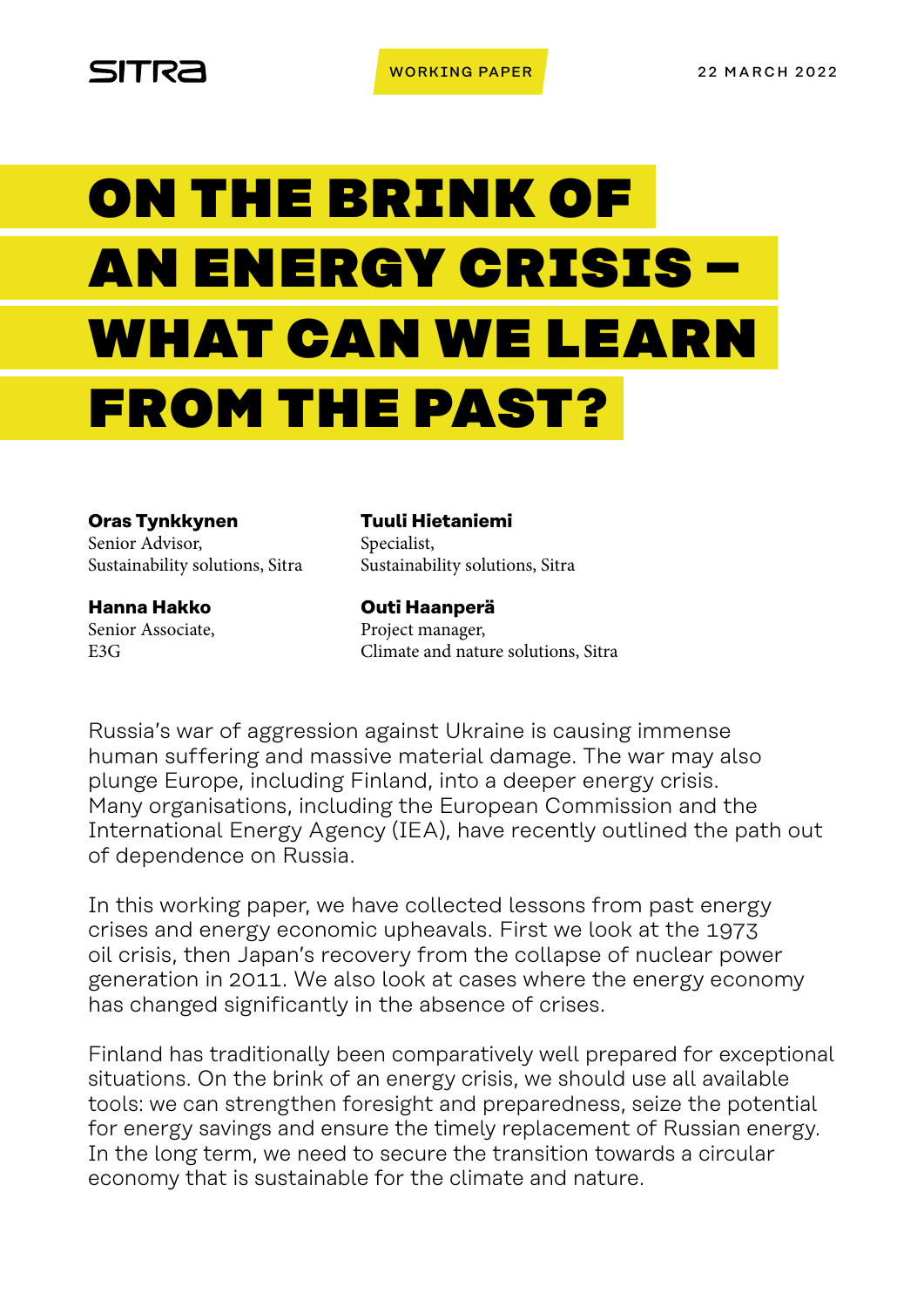#### **Sitra working paper**

© Sitra 2022

#### **On the Brink of an Energy Crisis – What Can We Learn from the Past?**

Authors: Oras Tynkkynen, Tuuli Hietaniemi, Outi Haanperä (Sitra), Hanna Hakko (E3G)

ISBN 978-952-347-262-4 (PDF) [www.sitra.fi/en](http://www.sitra.fi/en) ISSN 2737-1042 (online publication)

**Sitra working papers** provide multidisciplinary information about developments affecting societal change. Working papers are part of Sitra's futureoriented work conducted by means of forecasting, research, projects, experiments and education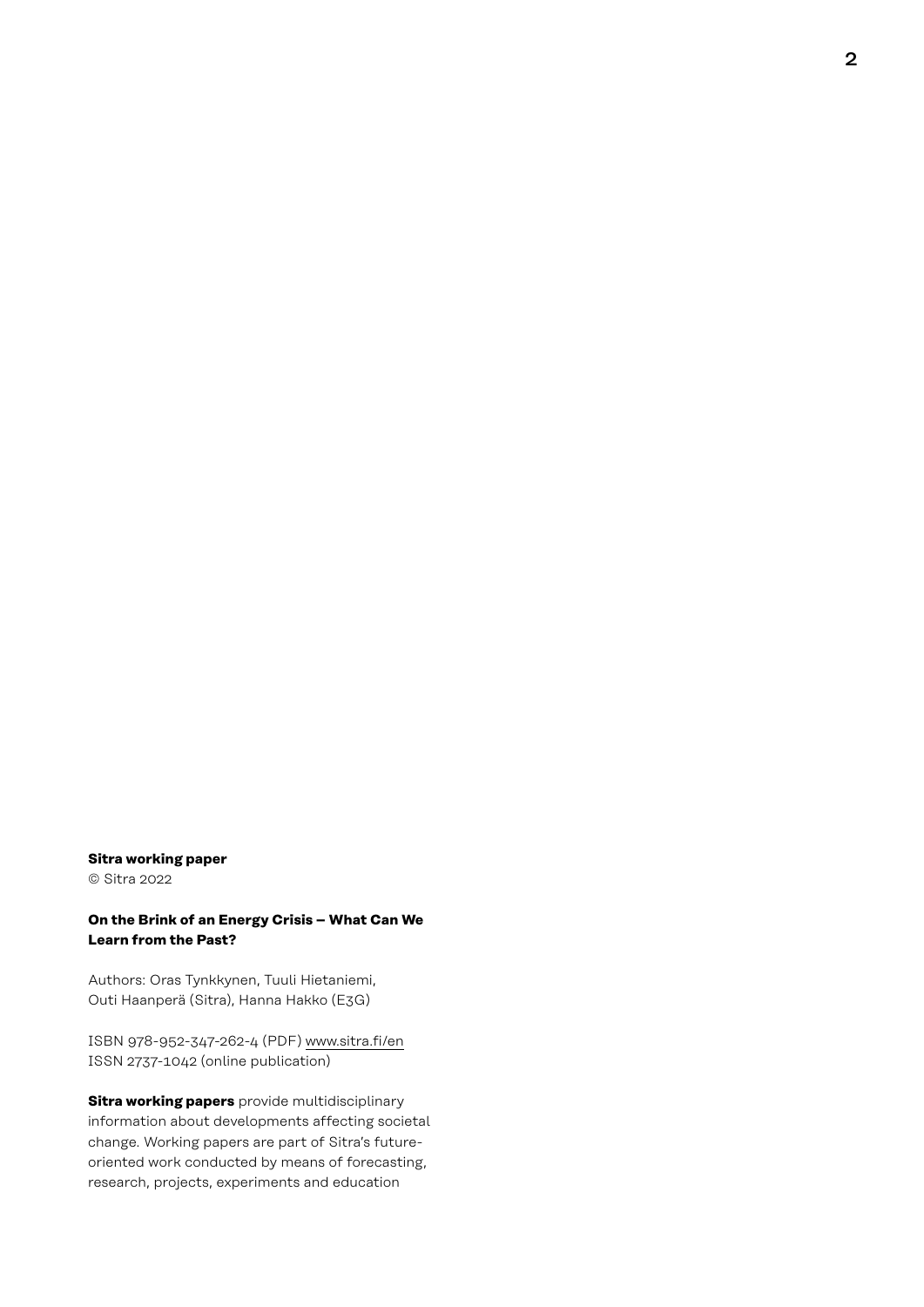# **Summary**

| Summary                                           | 4              |
|---------------------------------------------------|----------------|
| 1 Introduction                                    | 5              |
| 21973 revealed the world's dependence on oil      | -7             |
| 2.1 The US woke up - momentarily                  | $\overline{7}$ |
| 2.2 The energy crisis contributed to the rise of  |                |
| cycling in the Netherlands                        | 8              |
| 2.3 Finland turned to energy saving and new fuels | 9              |
| 3 The Fukushima nuclear disaster forced Japan     |                |
| to adjust its energy consumption                  | 10             |
| 4 Leaps without crises                            | 13             |
| 5 Proposals for consideration                     | 15             |
| Sources                                           | 17             |
|                                                   |                |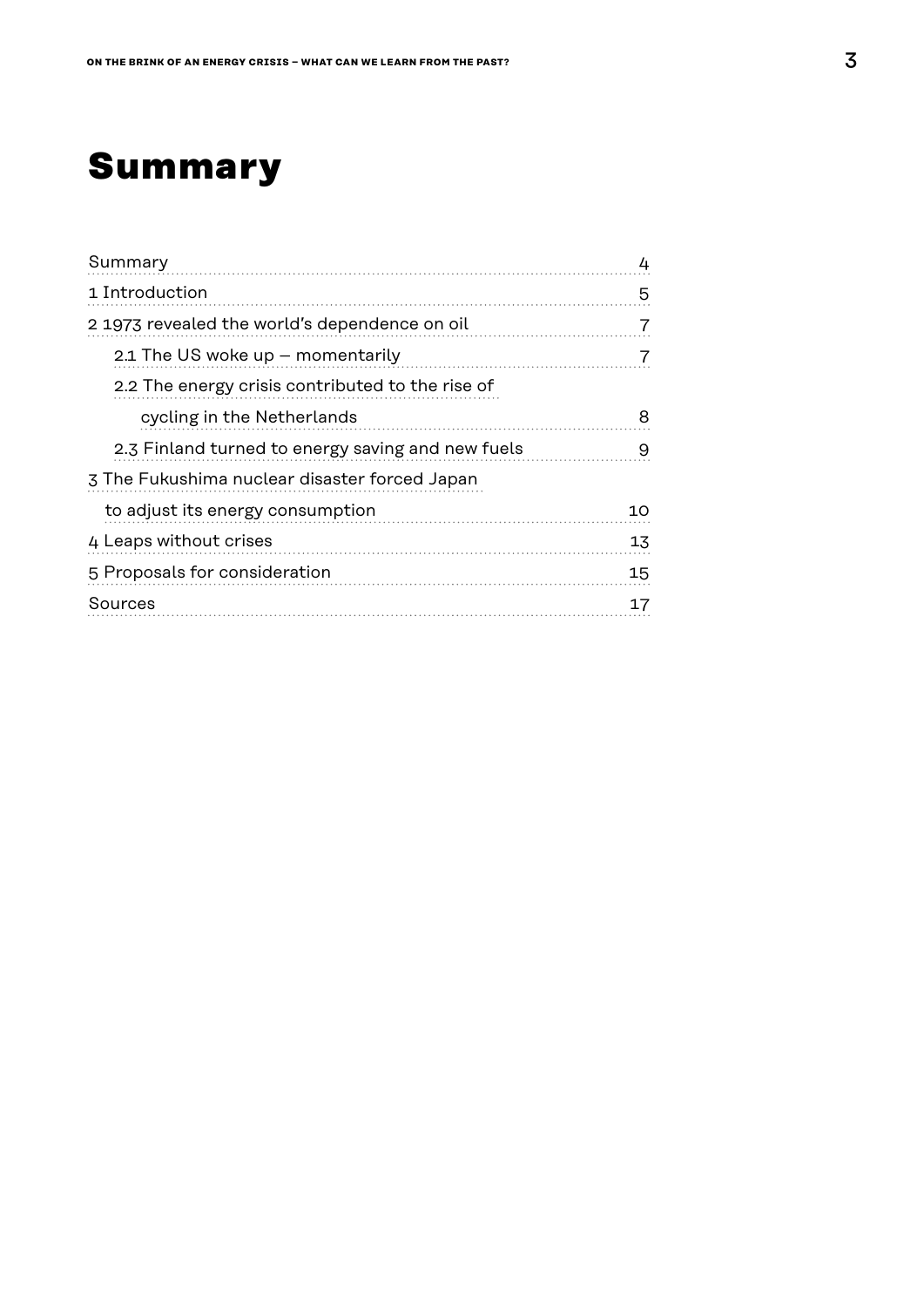# <span id="page-3-0"></span>**Summary**

The war of aggression launched by Russia against Ukraine is causing immense human suffering and massive material damage.

We could face a major energy crisis in Finland and Europe if energy prices rise to unprecedented levels or there are serious disruptions to energy supplies.

But this is not the first time that countries around the world have faced sudden energy price rises and shortages. Many Finns still remember the efforts to save energy during the oil crisis of the 1970s.

This working paper looks at what can be learnt from the past. We look at the 1973 oil crisis, Japan's recovery from the collapse of nuclear power generation in 2011, and cases where the energy economy has changed significantly without immediate crises.

Based on these examples, we provide proposals for discussion that could help Finland cope if the energy crisis becomes much more serious than it now is – not forgetting the underlying sustainability crisis.

*This is not the first time that countries around the world have faced sudden energy price rises and shortages.*

- **1. Strengthening foresight.** We need foresight and an open debate on possible future developments – including unpleasant ones. The time and resources invested in preparedness will pay off at a time of crisis. On the positive side, Finland has a comparatively good level of preparedness.
- **2. Investing in energy saving and efficiency as part of preparedness.** In a serious energy crisis, energy consumption must be adjusted quickly, but voluntary measures should be promoted even if we avoid a serious crisis.
- **3. Ensuring energy production to replace Russian energy.** The use of Russian energy must be significantly reduced. Measures to replace energy that is lost this way must be launched immediately to minimise disruption. Key solutions include speeding up the construction of sustainable renewable energy capacity and moving more rapidly away from oil and gas heating.
- **4.Supporting the long-term energy transition.** Exceptional measures are needed in an energy crisis. There is also an urgent need to address the loss of biodiversity and the climate crisis. Alongside crisis measures, overall ecological sustainability must also be safeguarded. For example, investments in offshore wind power, non-fuel-based district heating and synthetic fuels are also investments in the future.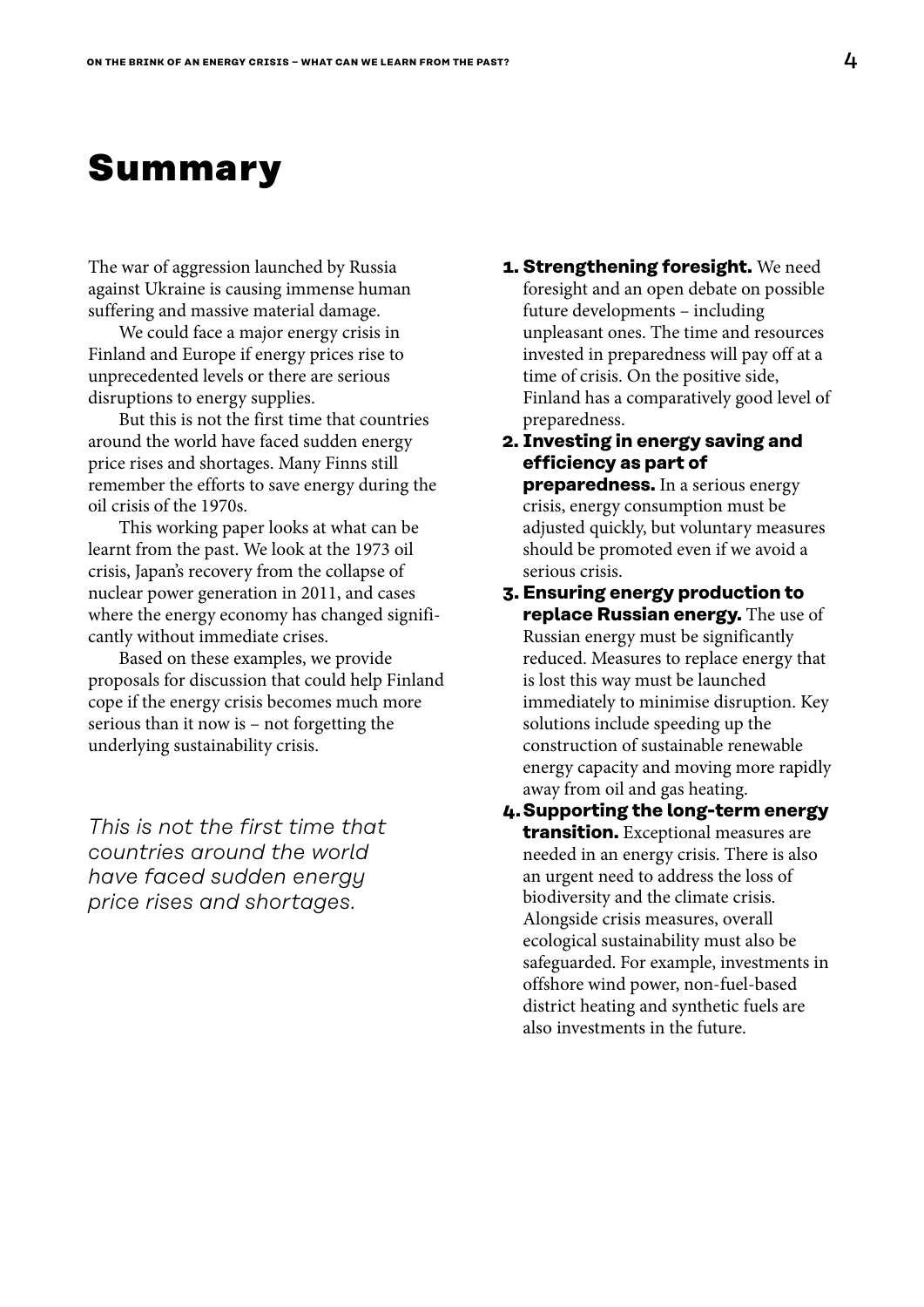## <span id="page-4-0"></span>**1 Introduction**

The war of aggression launched by Russia against Ukraine is causing immense human suffering, massive material damage and the largest influx of refugees in Europe since the Second World War. The war also threatens to plunge Europe, including Finland, into a deep energy crisis if energy prices rise to unprecedented levels and there are disruptions to energy supplies.

Finland and the rest of Europe have been very dependent on Russian energy. As recently as 2019, Russia accounted for 91 per cent of Finland's imported energy in crude oil and as much as 100 per cent in natural gas. Finland also imports wood fuels, coal, electricity and nuclear fuels from Russia. [\(Yle 2022a.](https://yle.fi/uutiset/3-12328857))

The situation is nevertheless improving. Finland already has the supplementary Balticconnector gas pipeline connection via Estonia. Since the outbreak of the war, for example, Neste has reduced its oil imports ([Neste 2022](https://www.neste.com/nestes-response-to-the-war-in-ukraine)) and Helen has stopped importing coal from Russia [\(Helen 2022\)](https://www.helen.fi/en/news/2022/due-to-the-ukrainian-situation-helen-will-for-the-moment-stop-procuring-coal-from-russia). The Olkiluoto 3 nuclear reactor, which is about to start commercial production, and wind power projects under construction will also contribute to reducing energy imports.

Many organisations have recently outlined a pathway out of dependence on Russia. According to the International Energy Agency (IEA), Europe could reduce the use of Russian natural gas by a third as early as this year ([IEA](https://www.iea.org/reports/a-10-point-plan-to-reduce-the-european-unions-reliance-on-russian-natural-gas)  [2022](https://www.iea.org/reports/a-10-point-plan-to-reduce-the-european-unions-reliance-on-russian-natural-gas)). According to the European Commission, the use of Russian gas could be reduced this year by up to two-thirds [\(European](https://energy.ec.europa.eu/system/files/2022-03/REPowerEU_Communication_with_Annexes_EN.pdf)  [Commission 2022\)](https://energy.ec.europa.eu/system/files/2022-03/REPowerEU_Communication_with_Annexes_EN.pdf). The independent think tank Bruegel has estimated that if Russian gas supplies stop completely, coping with the situation would require difficult decisions, such as cutting industrial production [\(Bruegel](https://www.bruegel.org/2022/01/can-europe-survive-painlessly-without-russian-gas/)  [2022](https://www.bruegel.org/2022/01/can-europe-survive-painlessly-without-russian-gas/)).

In Finland, energy security in the new situation has been analysed by the Ministry of Economic Affairs and Employment [\(MEAE](https://tem.fi/en/russian-attack-on-ukraine)  [2022](https://tem.fi/en/russian-attack-on-ukraine)), the National Emergency Supply Agency [\(NESA 2022\)](https://www.huoltovarmuuskeskus.fi/en/a/topical-questions-and-answers-about-security-of-supply) and Finnish Energy ([FE 2022a](https://energia.fi/energiapolitiikka/ukrainan_sota/venajan_merkitys_suomen_energiahuollolle)). The BIOS research unit has analysed the links between disengaging from dependence on Russian energy and the green transition ([BIOS](https://bios.fi/vihrea-siirtyma-ja-irtautuminen-energiariippuvuudesta/)  [2022](https://bios.fi/vihrea-siirtyma-ja-irtautuminen-energiariippuvuudesta/)) and Aalto University has created a model of the potential impacts of the end of electricity imports ([Aalto 2022\)](https://www.aalto.fi/sites/g/files/flghsv161/files/2022-03/Riskianalyysi-%2520Varautuminen%2520energiakriisiin%2520Suomessa%2520Aalto-yliopiston%2520tutkijoiden%2520raportti.pdf).

 In this working paper, we look at what we can learn from past crises and upheavals in the energy economy. First we look at the 1973 oil crisis, then Japan's recovery from the collapse of nuclear power production in 2011. We also look at examples where the energy economy has changed significantly under normal circumstances. Based on these cases, we outline proposals that could help Finland cope with the energy crisis that may lie ahead – not forgetting the underlying sustainability crisis.

The working paper focuses on centralised electricity and heat production, leaving aside issues such as building-specific heating and transport. Our aim is to apply the lessons from the past and from other countries, bearing in mind that the situation in Finland in 2022 is different in many respects. The estimates are based on the situation at the time of writing, and the conclusions may need to be revised if circumstances change.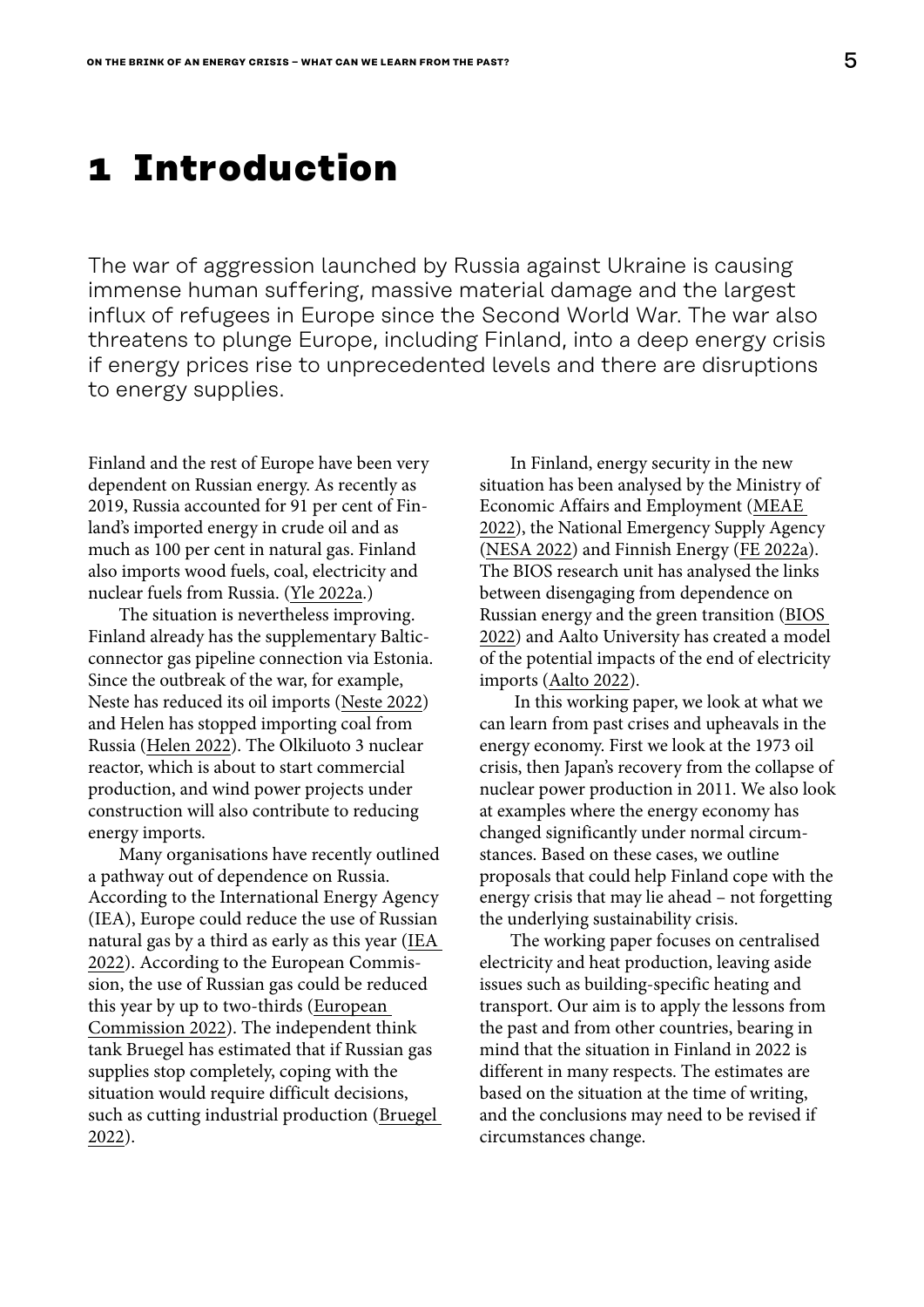Traditionally, Finland has been comparatively well prepared for various crises and has tried to maintain security of supply also when times are good. However, amid deep uncertainty and on the brink of a potentially unprecedented crisis, plans should be updated and strengthened.

We hope that this working paper will help stimulate debate on the ways to prepare for the energy crisis. Above all, we hope that the Finnish energy economy will prepare for the worst, even as we hope for the best.

*Many organisations have recently outlined a pathway out of dependence on Russia.*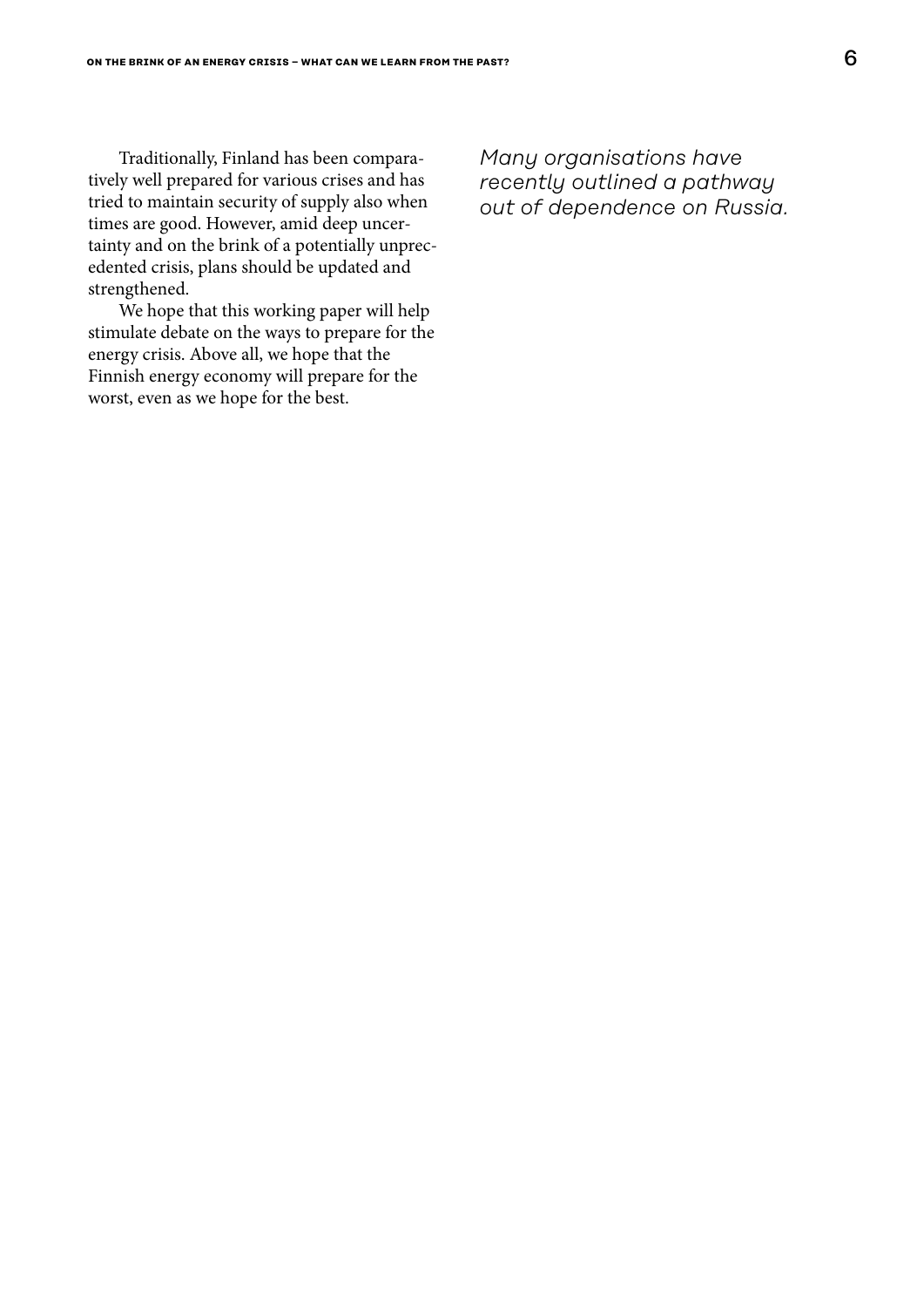### <span id="page-6-0"></span>**2 1973 revealed the world's dependence on oil**

The 1973 oil crisis was triggered by Egypt and Syria's war against Israel. Middle Eastern oil exporting countries restricted exports to the pro-Israeli West and raised the price of oil dramatically.

The impacts were severe, as the West was heavily dependent on OPEC oil. For example, the US had doubled its oil imports between 1970 and 1973 [\(EIA 2021a](https://www.eia.gov/energyexplained/oil-and-petroleum-products/imports-and-exports.php)).

The effects of the crisis reached Europe, including Finland. How was the shock overcome?

#### **2.1 The US woke up – momentarily**

When the oil crisis hit, President Richard Nixon outlined six measures that could reduce oil dependence immediately ([CVCE 2017](https://www.cvce.eu/content/publication/2003/7/3/1158015d-8cf9-4fae-8128-0f1ee8a8d292/publishable_en.pdf)).

- **1.** Power plants were encouraged to use coal instead of oil
- **2.** The amount of fuel reserved for aircraft was reduced
- **3.** Measures were taken to reduce the consumption of heating oil in homes and offices by about 15 per cent, which meant a reduction of indoor temperatures by about 3°C
- **4.**It was ordered that all vehicles owned by the Federal Government travel no faster than 50 miles per hour (about 80 kilometres per hour) except in emergencies
- **5.** The construction of nuclear plants was sped up
- **6.** States were encouraged to boost public transport, promote car pooling and introduce a speed limit of 50 miles per hour (about 80 kilometres per hour).

Nixon could see that the crisis called for crisis measures. He also highlighted the need for a greater change. "In the short run, […] we must use less energy – that means less heat, less electricity, less gasoline. In the long run, it means that we must develop new sources of energy which will give us the capacity to meet our needs without relying on any foreign nation." [\(CVCE 2017.](https://www.cvce.eu/content/publication/2003/7/3/1158015d-8cf9-4fae-8128-0f1ee8a8d292/publishable_en.pdf))

Indeed, there was willingness to complement fast action with new legislation to support energy self-sufficiency [\(Office of the Historian\)](https://history.state.gov/historicaldocuments/frus1969-76v36/d237). The legislative package included the following proposals:

- **1.** A return to Daylight Saving Time on a year-round basis in 1974 and 1975
- **2.** The relaxation of environmental regulations
- **3.** The right to intervene in private companies' energy consumption, such as by imposing restrictions on the opening hours of shopping centres
- **4.**Use of the Naval Petroleum Reserves
- **5.** The Federal Government's authority to reduce highway speed limits throughout the country to 50 miles per hour (about 80 kilometres per hour) and adjust the schedules of planes, ships and other carriers to reduce their energy consumption.

The 1973 oil crisis and the second in 1979, following the Iranian revolution, shaped US energy policy. Congress quickly passed new legislation, industry sought energy savings and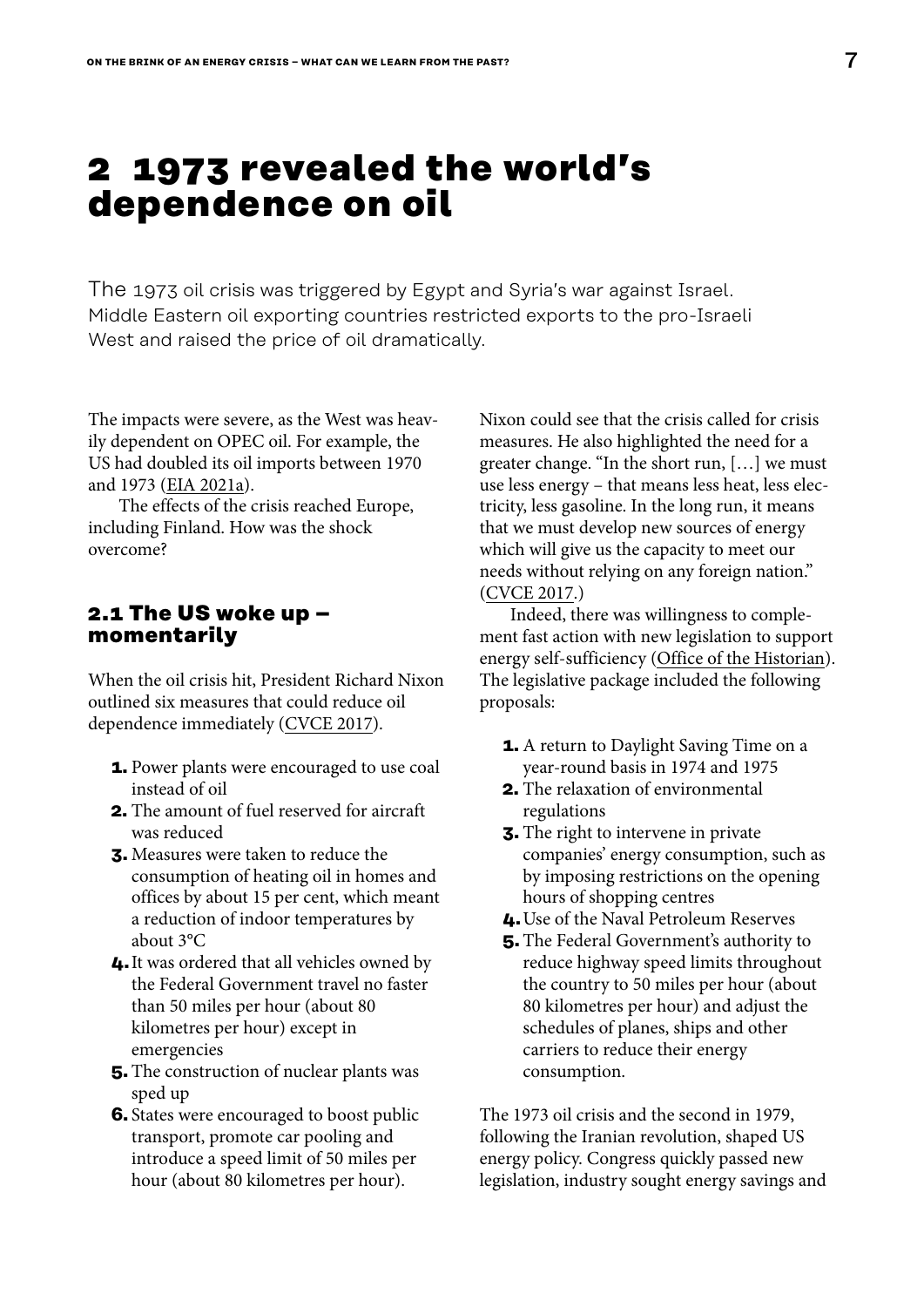<span id="page-7-0"></span>invested in research and development and people learnt to make do with less energy. Voices calling for more sustainable energy and environmental policies grew stronger.

However, the key goal was to increase energy independence. The crisis proved to the US that it was possible to reduce dependence on imported oil quickly: between 1977 and 1985, oil imports fell by 50 per cent [\(EIA](https://www.eia.gov/energyexplained/us-energy-facts/imports-and-exports.php)  [2021b\)](https://www.eia.gov/energyexplained/us-energy-facts/imports-and-exports.php).

But this did not mean that the crisis had led to a move away from oil. On the contrary, after 1973, oil consumption continued to increase ([EIA 2021c](https://www.eia.gov/totalenergy/data/annual/showtext.php?t=ptb0103)) – there was simply a shift from imports to domestic production. In 2020, the US was a net oil exporter for the first time [\(EIA](https://www.eia.gov/energyexplained/oil-and-petroleum-products/imports-and-exports.php)  [2021a](https://www.eia.gov/energyexplained/oil-and-petroleum-products/imports-and-exports.php)).

While the oil boom continued, the crisis awakened the US to the potential of energy conservation, energy efficiency and renewable energy. The country took the initiative to create the International Energy Agency (IEA) [\(Scott](https://iea.blob.core.windows.net/assets/b73b0800-ed54-48ba-bf16-cc6820b723a3/1ieahistory.pdf)  [1994\)](https://iea.blob.core.windows.net/assets/b73b0800-ed54-48ba-bf16-cc6820b723a3/1ieahistory.pdf) and the US Department of Energy saw the light of day. Democrat and Republican US senators founded an organisation to promote energy saving, the Alliance to Save Energy [\(ASE](https://www.ase.org/about)  [2022\)](https://www.ase.org/about). Energy efficiency standards for cars were introduced, leading to a significant decrease in their energy consumption ([U.S. Department of](https://www.transportation.gov/mission/sustainability/corporate-average-fuel-economy-cafe-standards)  [Transportation 2022\)](https://www.transportation.gov/mission/sustainability/corporate-average-fuel-economy-cafe-standards). The National Aeronautics and Space Administration (NASA) led the active development of wind power technology starting from the mid-1970s onwards [\(NASA](https://www.nasa.gov/vision/earth/technologies/wind_turbines.html)  [2006\)](https://www.nasa.gov/vision/earth/technologies/wind_turbines.html). The turbines it developed laid the foun-

 *The severity of the oil crisis was equated with wartime, so the 1939 law allowing for oil rationing was introduced.*

dations for today's wind power generation. As a symbol of this change in thinking, President Jimmy Carter had solar panels installed on the roof of the White House in 1979.

However, the US idea of energy self-sufficiency still relied on fossil fuels and the sustainable energy revolution did not take off. In 1986, President Ronald Reagan removed the solar panels from the roof of the White House.

#### **2.2 The energy crisis contributed to the rise of cycling in the Netherlands**

In 1973, more than half of the Netherlands' energy needs were met with imported oil. About 70 per cent of this was imported from the Middle East (Venn 2016). The oil crisis caused deep concerns about job losses and inflation.

The government took quick action, even though there was no immediate certainty of a reduction in oil supply. The initial target was to reduce oil consumption by 10 per cent. The severity of the oil crisis was equated with wartime, so the 1939 law allowing for oil rationing was introduced. A driving ban was announced for Sundays and the speed limit was reduced to 100 kilometres per hour. Although the limit was voluntary, about 90 per cent of drivers complied with it. Home heating had to be reduced and curtains closed to prevent heat loss. Fuel distribution was restricted. The government established a separate co-ordination group and a ministerial working group to support the management of the oil crisis. Oil exports were restricted. ([Hellema et al. 2004](https://www.jstor.org/stable/j.ctt46mzm8).)

Although times were difficult, the crisis was also a catalyst to inspiring developments. In post-war Europe, cycling was rife, but enthusiasm waned as the 1970s approached. The Netherlands managed to reverse this trend.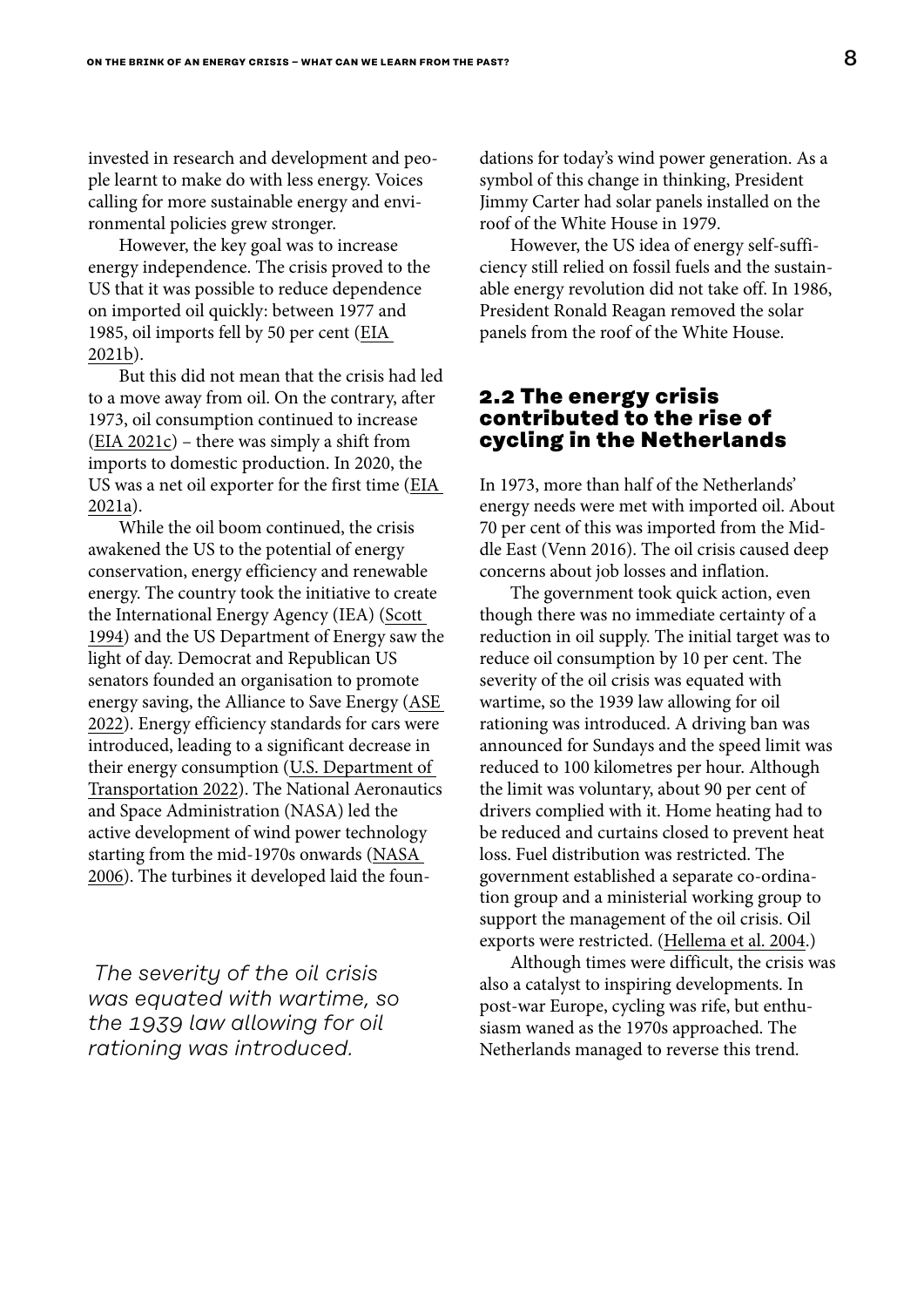<span id="page-8-0"></span>Protest movements against motorways and increased road deaths had become widespread in the Netherlands in the 1970s and, with the fuel price increases and restrictions on motoring due to the oil crisis, the ground was prepared [\(Bruno et al. 2021\)](https://www.sciencedirect.com/science/article/pii/S2210422421000769). On the first car-free Sunday, the number of train passengers increased by 30 per cent compared to a normal Sunday. Local youth held a picnic on a motorway. Even Queen Juliana cycled in public – and later the Netherlands became a cycling superpower. [\(Hellema et al. 2004](https://www.jstor.org/stable/j.ctt46mzm8).)

#### **2.3 Finland turned to energy saving and new fuels**

In Finland, the supply of Soviet oil mitigated the energy crisis somewhat. However, in December 1973, the government published a large-scale energy saving programme based on the Emergency Powers Act. The aim was to avoid unnecessary energy consumption ([YLE](https://yle.fi/aihe/artikkeli/2006/09/08/energiakriisi-vuonna-1973)  [2022b\)](https://yle.fi/aihe/artikkeli/2006/09/08/energiakriisi-vuonna-1973) in a way that minimised disruption to industry and the critical functions of society. Finland was, and still is, dependent on oil imports, and before the crisis, oil accounted for nearly 60 per cent of the total energy consumption [\(Official Statistics of Finland \(OSF\) 2022\)](https://www.stat.fi/til/ehk/tau_en.html).

In road transport, a speed limit of 80 kilometres per hour was set for cars and motorbikes, advertising lights had to be turned off at night and motorway lighting was banned. Sport and leisure activity was restricted by banning recreational aviation and motor sports competitions. Recommendations for homes included lowering the indoor temperature and reducing lighting and air conditioning, and restrictions were imposed on car heating. [\(YLE 2022b](https://yle.fi/aihe/artikkeli/2006/09/08/energiakriisi-vuonna-1973).)

The savings programme aimed to reduce energy consumption by about 10 per cent. This involved both large (lowering the indoor

temperature) and small (banning recreational aviation) measures.

As the price of oil rose, attention turned to domestic sources of energy: the use of peat grew rapidly and peat production increase was subsidised with taxpayers' money (Saraste & Raivio 2021). Peat has remained a relatively important fuel, especially for heating, until the 2020s. Finland also expanded the range of imported fuels and started importing natural gas from the Soviet Union in 1974 [\(Official](https://www.stat.fi/til/ehk/tau_en.html)  [Statistics of Finland \(OSF\) 2022\)](https://www.stat.fi/til/ehk/tau_en.html).

Before the crisis, oil consumption had been on the rise, and in 1973 consumption equalled about 515,000 terajoules (TJ). In 1974, consumption fell by 13 per cent to 446,000 TJ. The share of oil in total consumption dropped from 60 per cent to about 57 per cent, while total energy consumption decreased by about eight per cent. Thereafter, oil consumption started a gradual recovery, although consumption fluctuated from year to year until the end of the decade. ([Official Statistics of Finland](https://www.stat.fi/til/ehk/tau_en.html)  [\(OSF\) 2022.](https://www.stat.fi/til/ehk/tau_en.html))

#### **Conclusions**

- Exceptional measures have been taken in crises
- In the short term, countries can make significant cuts in energy consumption if necessary
- In the long term, major shifts are possible, so it pays to make wise policies from afar – quick wins are rarely attainable
- After an acute energy crisis, countries may revert to their old ways, in which case good progress in areas such as renewable energy or energy efficiency will not continue automatically.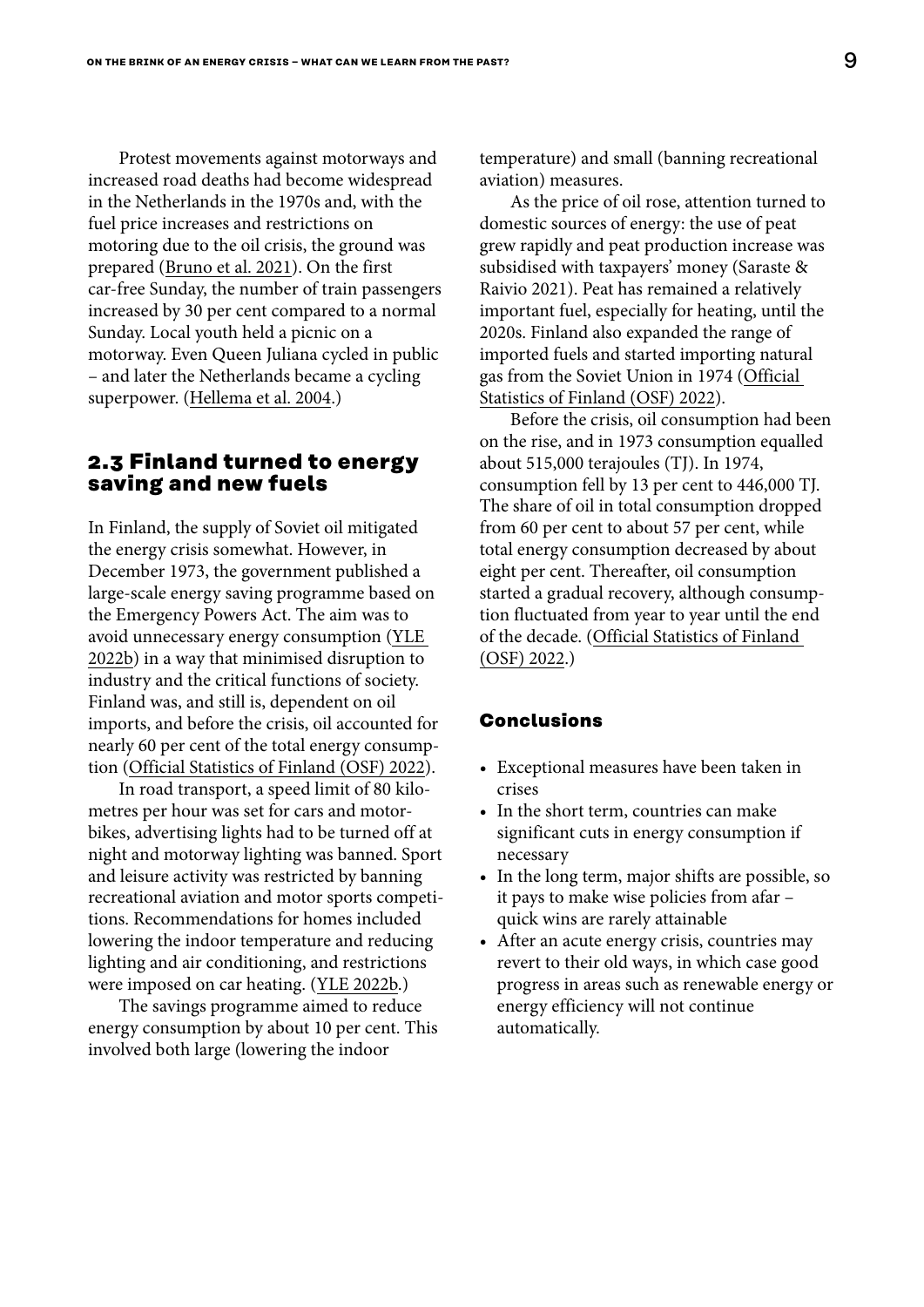# <span id="page-9-0"></span>**3 The Fukushima nuclear disaster forced Japan to adjust its energy consumption**

In March 2011, the largest earthquake ever recorded in Japan and the resulting tsunami caused not only massive human losses but also immediate, long-term challenges for energy production [\(Reconstruction Agency\)](https://www.reconstruction.go.jp/english/topics/GEJE/index.html).

The natural disaster caused a nuclear disaster that shut down the Fukushima nuclear power plant, other production facilities and distribution networks. Eventually, all of Japan's nuclear power plants were shut down to ensure their safety, and only a few of the 54 power plants that were in operation before the disaster have subsequently been restarted ([Kelly & Lies](https://www.japantimes.co.jp/news/2022/03/08/national/restart-nuclear-reactors-ldp-lawmaker/)  [2022\)](https://www.japantimes.co.jp/news/2022/03/08/national/restart-nuclear-reactors-ldp-lawmaker/).

In the weeks following the disaster, parts of the country suffered from temporary regional blackouts. The worst affected areas were the disaster's core areas – Tōhoku, Greater Tokyo and Kansai – where about half of the country's electricity was consumed. However, strong energy saving measures helped to overcome blackouts relatively quickly. (Kimura & Nishio 2016.)

In 2010, nuclear power accounted for roughly a quarter of Japan's electricity generation. Energy saving and energy efficiency measures were crucially important in the country's ability to cope with the post-disaster power shortage. It is estimated that about half of the nuclear electricity lost between 2010 and 2015 was successfully replaced by energy saving and efficiency. Just over a third was replaced through the increased use of fossil fuels and the remainder by renewable energy, which has since increased in importance. [\(REI 2017,](https://www.renewable-ei.org/en/column/column_20170308.php) [REI 2021.](https://www.renewable-ei.org/en/activities/column/REupdate/20210308_3.php))

Central and local governments, especially the Tokyo Metropolitan Government, were the key players in responding to the acute energy crisis. They took a number of significant measures.

- **• Continuous nationwide communication on electricity adequacy:** Information on the electricity supply and consumption situation was provided in daily consumption forecasts. If case of imminent supply limits, a warning of the risk of a planned blackout was sent, for example by SMS. ([METI 2013a.](https://eneken.ieej.or.jp/data/4746.pdf))
- **• Energy saving obligations for large users:** A mandatory saving target based on law was imposed on commercial operators consuming more than 500 kW of electricity. In the summer of 2011, electricity use had to be cut by 15 per cent in the Greater Tokyo area and the Tōhoku areas between 9 a.m. and 8 p.m compared to the same period the previous year. Violators of the order could be fined of about USD 12,000. The order did not apply to operators considered critical, such as hospitals. [\(METI 2013](https://eneken.ieej.or.jp/data/4746.pdf)a, Kimura & Nishio 2016.) In the Tokyo region, the savings measures identified in the regional emissions trading scheme and related energy audits launched in 2010 were widely implemented [\(Tokyo 2012,](https://www.cas.go.jp/jp/seisaku/npu/policy09/pdf/20120426/shiryo3.pdf) [Tokyo 2013\)](https://www.kankyo.metro.tokyo.lg.jp/en/climate/cap_and_trade/index.files/kankyo4749.pdf).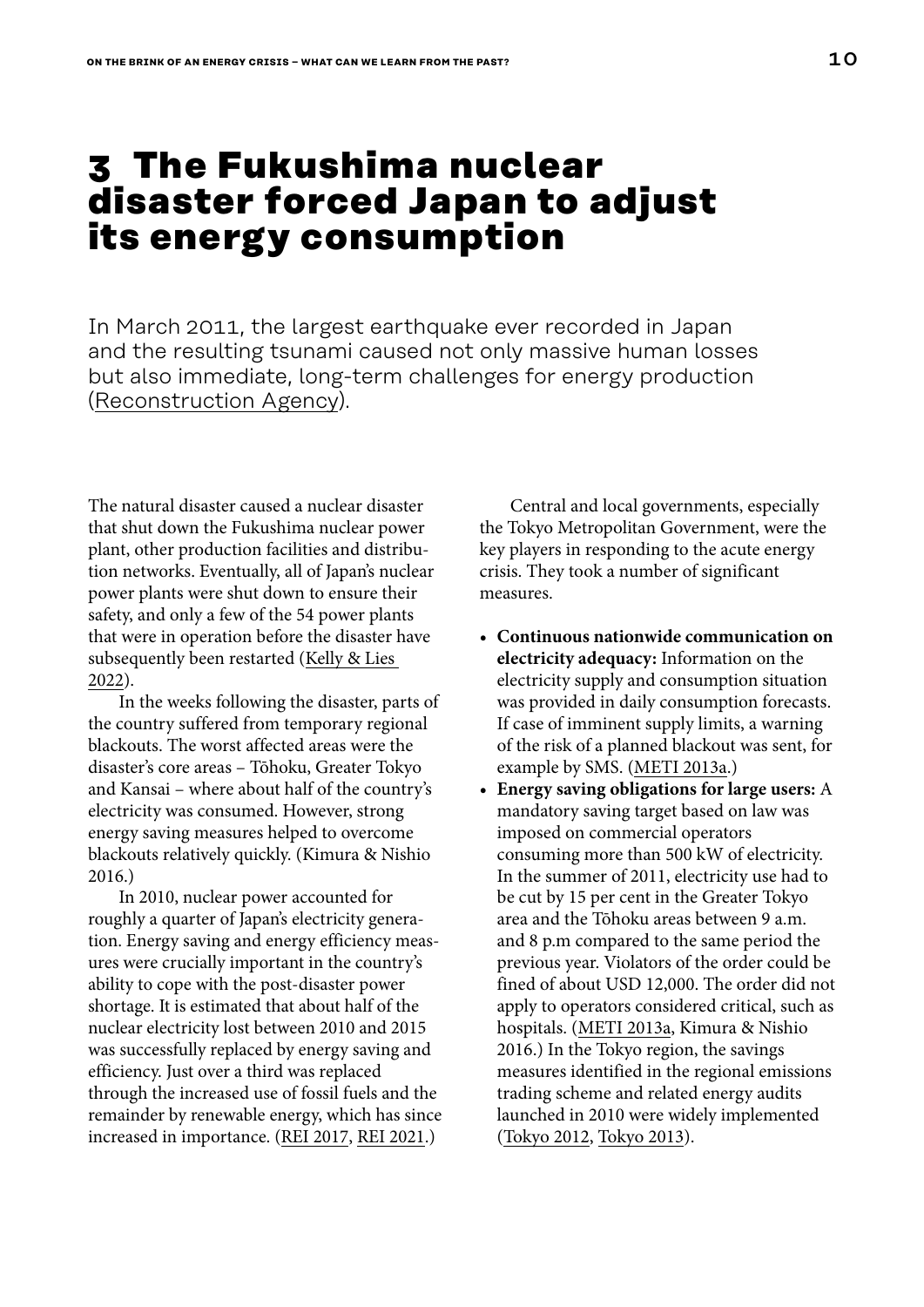- **• Voluntary targets and measures for small users:** Commercial consumers using less than 500 kW of electricity were asked to set themselves voluntary saving targets and action plans to achieve them. Both central government and the Tokyo Metropolitan Government provided targeted energy advice. [\(METI 2013a](https://eneken.ieej.or.jp/data/4746.pdf), Kimura & Nishio 2016, [Tokyo 2012](https://www.cas.go.jp/jp/seisaku/npu/policy09/pdf/20120426/shiryo3.pdf).)
- **• Energy saving campaign for consumers:** A large-scale information campaign advised households on reducing consumption. The campaign included a savings manifesto, checklists, newspaper advertisements, seminars and workshops. [\(METI 2013a](https://eneken.ieej.or.jp/data/4746.pdf), Kimura & Nishio 2016.) In 2011, more than 330,000 energy-saving advice visits were made in Tokyo, a city of over 13 million inhabitants ([Tokyo 2012](https://www.cas.go.jp/jp/seisaku/npu/policy09/pdf/20120426/shiryo3.pdf)). Scaled to the size of Helsinki, this would amount to about 16,500 visits a year.

Energy saving measures were continued in the years following the acute crisis. In medium-term (1–3 years) measures, three areas in particular stand out.

- **• Indicative regional targets:** The government ordered indicative quantitative targets for regions to encourage them to reduce consumption especially in the summer and winter seasons when consumption is highest. The target level ranged from zero to 15 per cent. ([METI 2013a.](https://eneken.ieej.or.jp/data/4746.pdf))
- **• Update of the energy efficiency programme for products and materials:** The energy efficiency regulatory programme aimed at the use of best technologies, the so-called Top Runner programme, was complemented by the inclusion of building and insulation materials ([METI 2013a,](https://eneken.ieej.or.jp/data/4746.pdf) [METI 2013b](https://www.eu-japan.eu/sites/eu-japan.eu/files/Nakamura_0.pdf)).
- **• Preparedness for unlikely but high risks:** The central government, regional government and energy producers on Hokkaido island consulted in advance with major energy consumers about the potential of sudden power failures during the winter season. The companies that participated in

the programme and responded to the saving requests received a price reduction on their electricity contracts in return. ([METI 2013a.](https://eneken.ieej.or.jp/data/4746.pdf))

Overall, the energy saving measures exceeded the targets set and continued for several years. In industry, the most important measure was to reduce peak consumption by moving activities to nights and mornings. In addition, cooling was reduced, production processes were changed and purchased electricity was replaced by increasing in-house production. These actions, although successfully implemented, were later judged to be challenging. (Kimura & Nishio 2016.)

Large commercial operators cut consumption, especially by reducing air conditioning and lighting and by switching to more energy-efficient equipment. These measures were not considered unpleasant; in some cases, they were even seen as improving comfort. In the Greater Tokyo area, industrial and other commercial operators jointly achieved reductions of up to 27 per cent during the summer of 2011 and further reductions of about 12–16 per cent over the following summers and winters. (Kimura & Nishio 2016.)

In households, the most effective measures concerned reducing air conditioning and adjusting temperatures (wintertime heating to no higher than 20°C, summertime cooling no lower than 28°C), reducing lighting and purchasing more energy-efficient fridges and adjusting their temperatures. In the Tokyo and Kansai areas, electricity consumption decreases ranged from 4 per cent to 18 per cent, depending on the year. According to surveys, most people did not consider the measures particularly unpleasant. (Kimura & Nishio 2016.)

Some of the saving measures took root over the years as a matter of course; others were abandoned as the pressure eased. However, Japan's electricity consumption is still lower than in 2010 ([IEA 2022b](https://www.iea.org/countries/japan)) and the move to more energy-efficient devices has contributed to limiting consumption in later years. (Kimura & Nishio 2016.)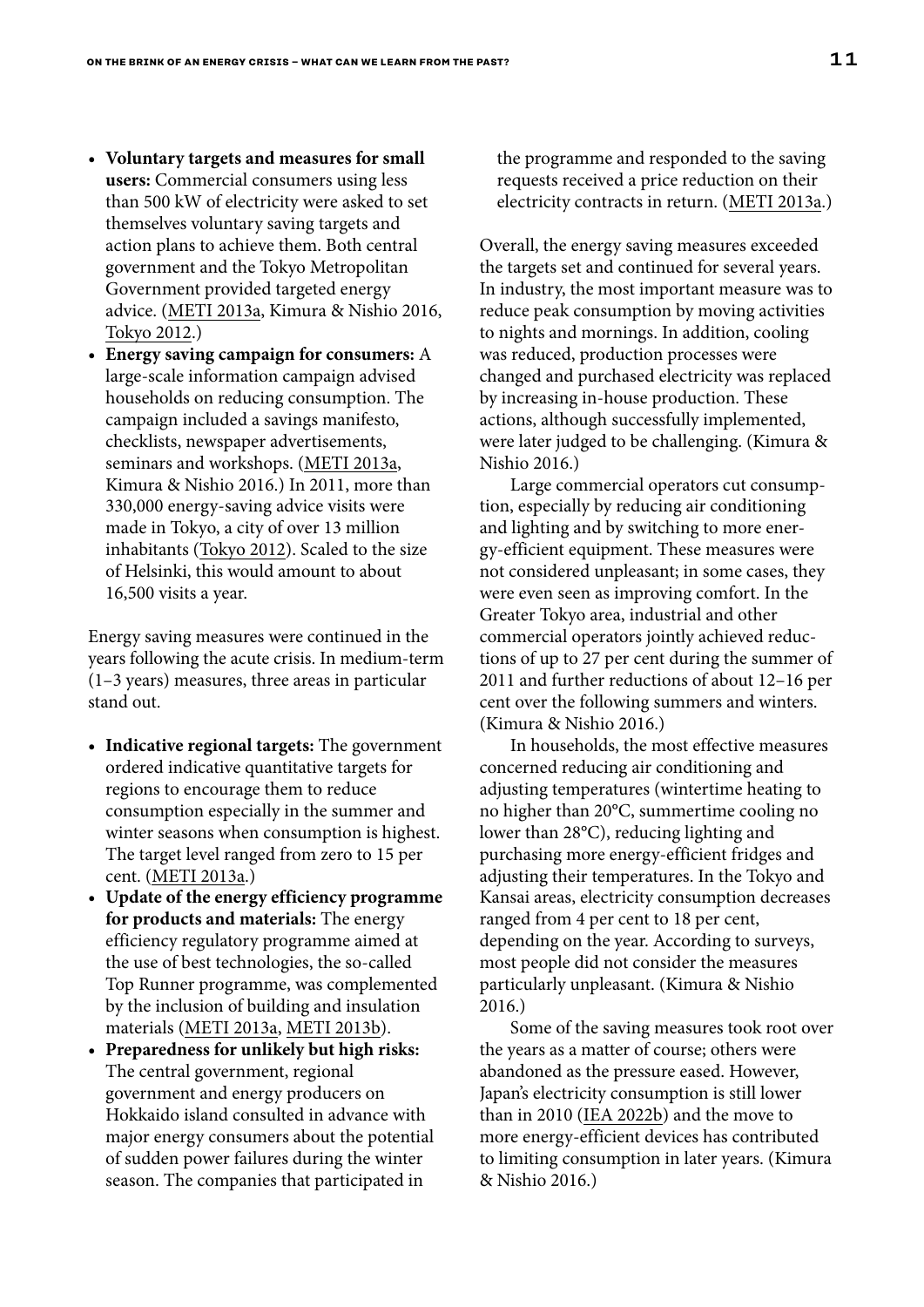#### **Conclusions**

- The electricity generation challenges that followed the 2011 disaster forced Japan to reduce consumption abruptly
- Energy saving and energy efficiency measures were key tools in overcoming the electricity shortfall; replacing about half of the nuclear electricity lost
- Existing regulation and administrative procedures helped the country react quickly
- The fast reduction of consumption was promoted by the readiness of people and businesses to work for the common good, urged on by government.

*Overall, the energy saving measures exceeded the targets set and continued for several years.*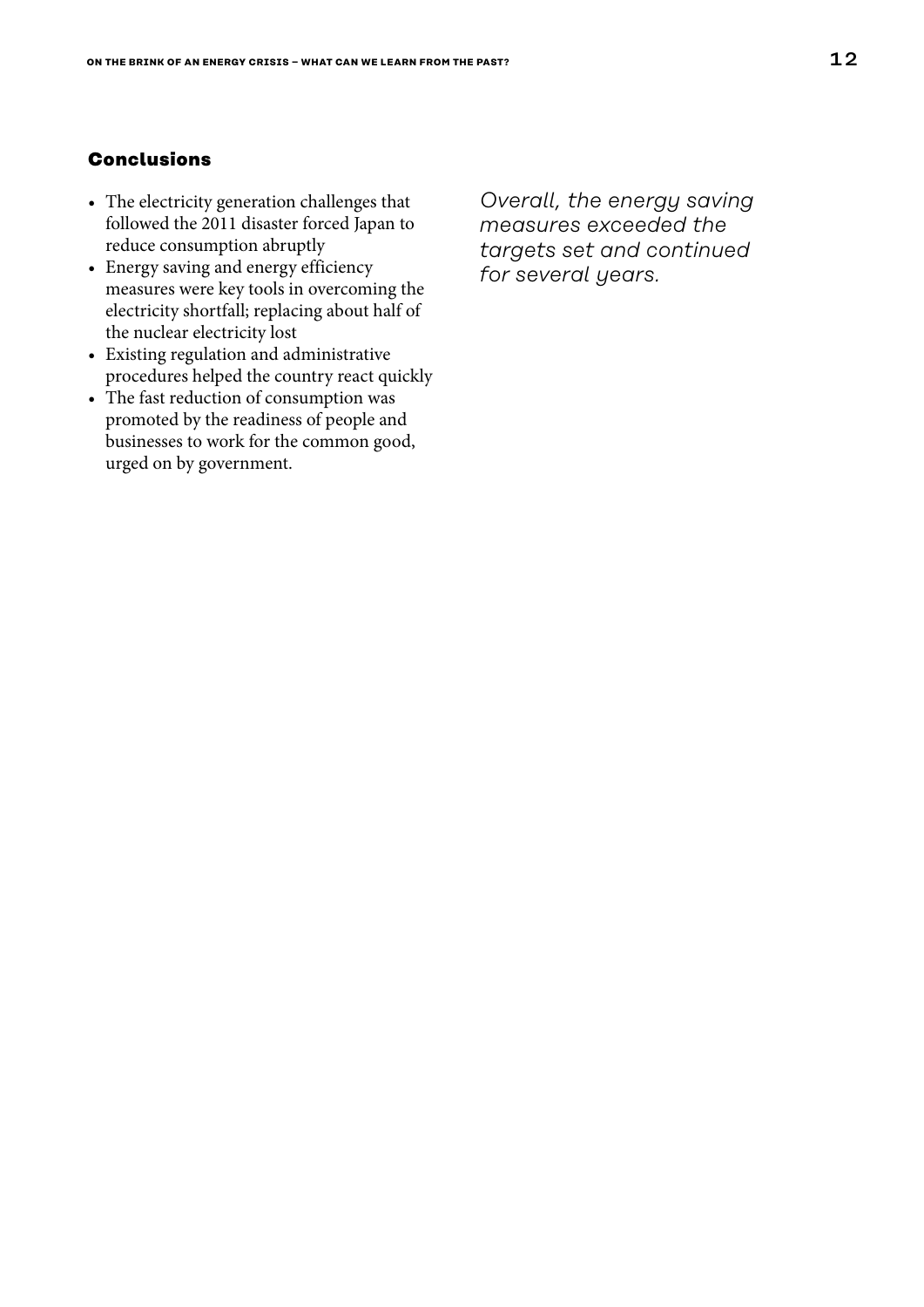## <span id="page-12-0"></span>**4 Leaps without crises**

Even rapid changes in the energy economy have not always required an immediate crisis, although they may have been spurred on by the concerns raised by crises. There are examples of this from past decades as well as from recent years.

#### **Table 1. Largest reductions in fossil fuel power generation in Western European countries**

| <b>Country</b>           | <b>Period</b> | <b>Replaced fuel</b> | <b>Reduction</b> | <b>Primary replacement</b> |
|--------------------------|---------------|----------------------|------------------|----------------------------|
| <b>Denmark</b>           | 1972-1982     | oil                  | $-58%$           | coal                       |
| <b>Belgium</b>           | 1974-1984     | oil                  | $-30%$           | nuclear power              |
| Ireland                  | 1979-1989     | oil                  | $-49%$           | coal                       |
| Denmark                  | 1995-2005     | coal                 | $-37%$           | renewable energy           |
| United Kingdom 2007-2017 |               | coal                 | $-30%$           | renewable energy           |
| <b>Denmark</b>           | 2007-2017     | coal                 | $-36%$           | renewable energy           |

Source: [Vinichenko et al. 2021](https://www.cell.com/action/showPdf?pii=S2590-3322%252821%252900534-0). The reduction is expressed as a percentage of total electricity production over 10-year periods.

The same country may have carried out several consecutive energy transitions. Denmark first switched its electricity generation from oil to coal in the 1970s, and then from coal to wind power and other forms of renewable energy in the 2000s ([Vinichenko et al. 2021\)](https://www.cell.com/action/showPdf?pii=S2590-3322%252821%252900534-0).

Our neighbour Sweden increased the share of nuclear power in electricity production from zero to more than a third in ten years – and up to a half in 15 years [\(Energimyndigheten\)](https://pxexternal.energimyndigheten.se/pxweb/sv/%25c3%2585rlig%2520energibalans/%25c3%2585rlig%2520energibalans__El-%2520och%2520fj%25c3%25a4rrv%25c3%25a4rmeproduktion/EN0202_25.px/table/tableViewLayout2/?loadedQueryId=17d13f92-2720-46c9-9727-463aa7d01cfa&timeType=from&timeValue=0-). In France, the amount of energy produced by nuclear power grew fivefold in a decade [\(Our](https://ourworldindata.org/energy/country/france)  [World in Data](https://ourworldindata.org/energy/country/france)).

 In the United Kingdom, the share of coal in energy production decreased from more than 40 per cent to less than 2 per cent in less than a decade. In 2020, the country managed to do without coal power for a whole month for the first time since 1882. The key reason has been the country's price floor on climate emissions. ([Carbon Brief 2020](https://www.carbonbrief.org/analysis-great-britain-hits-coal-free-electricity-record-amid-coronavirus-lockdown).)

Sometimes quite big changes can take place in just a couple of years – or even in only one. In the Netherlands, the share of wind and solar power in electricity production jumped by more than 10 percentage points in 2019–2021. In our neighbour Estonia, the share of solar power in electricity consumption increased from less than one per cent to nearly four per cent in the same period. ([Ember 2022.](https://ember-climate.org/app/uploads/2022/02/Report-EER.pdf))

 Last year alone, more than 2,100 megawatts (MW) of new wind power capacity was built in Sweden – more than three times as much as in Finland [\(Wind Europe 2022\)](https://proceedings.windeurope.org/biplatform/rails/active_storage/blobs/eyJfcmFpbHMiOnsibWVzc2FnZSI6IkJBaHBBbFFEIiwiZXhwIjpudWxsLCJwdXIiOiJibG9iX2lkIn19--f507a22c9854863e01fd427239f10167d031cc66/Windeurope-Wind-energy-in-Europe-2021-statistics.pdf). This rapid development was driven by Sweden and Norway's common green certificate system, among other things ([Swedish Wind Energy](https://swedishwindenergy.com/press-releases/swedish-government-propose-effectless-stop-mechanism-in-the-electricity-certificate-system)  [Association 2020\)](https://swedishwindenergy.com/press-releases/swedish-government-propose-effectless-stop-mechanism-in-the-electricity-certificate-system). If the pace of construction had been as fast in Finland, wind power could have yielded an increase of about six percentage points to Finland's annual electricity production.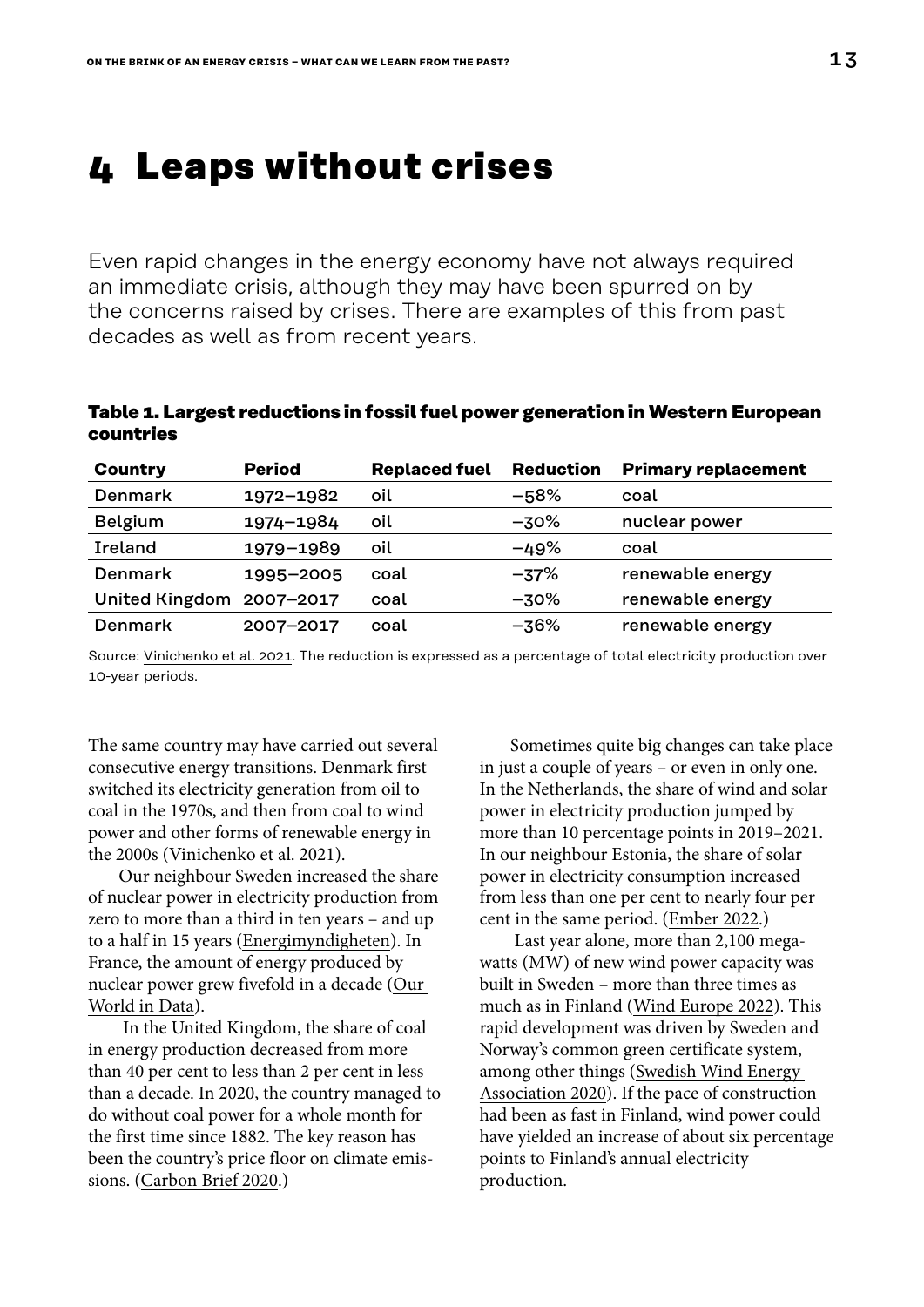Transfers measured as percentage points may seem modest. By comparison, however, natural gas accounted for four per cent of Finland's electricity generation in 2021 (FE 2022b). An increase in electricity production in one area may not be able to compensate one to one for the use of natural gas for electricity generation elsewhere. Still, an increase of over two percentage points in clean electricity production would roughly equal the share of gas piped from Russia in Finland's electricity supply.

There have been a variety of drivers of energy transitions under normal circumstances. In Sweden and France, the increase of nuclear power was spurred by industrial policy, which supported domestic reactor manufacturers ([IAEA 2020,](https://cnpp.iaea.org/countryprofiles/France/France.htm) [IAEA 2021,](https://cnpp.iaea.org/countryprofiles/Sweden/Sweden.htm) [Kaijser 1992](https://www.annualreviews.org/doi/pdf/10.1146/annurev.eg.17.110192.002253)). In recent years, the transformation has been accelerated by the sharp fall in the price of wind and solar power and the need to cut climate emissions.

Much depends on the policy chosen. The share of solar power in electricity consumption is higher in the Netherlands than in Greece, for example, and higher in Germany than in Italy [\(Ember 2022](https://ember-climate.org/app/uploads/2022/02/Report-EER.pdf)). The amount of sunshine does not determine how much solar power is used. The energy transition is proceeding fastest in countries that pursue it through determined policies.

#### **Conclusions**

- Major energy economy transitions have been possible even without crises
- In some cases, significant changes have been achieved in a short period of time
- The drivers of change vary but the policies in place are crucial.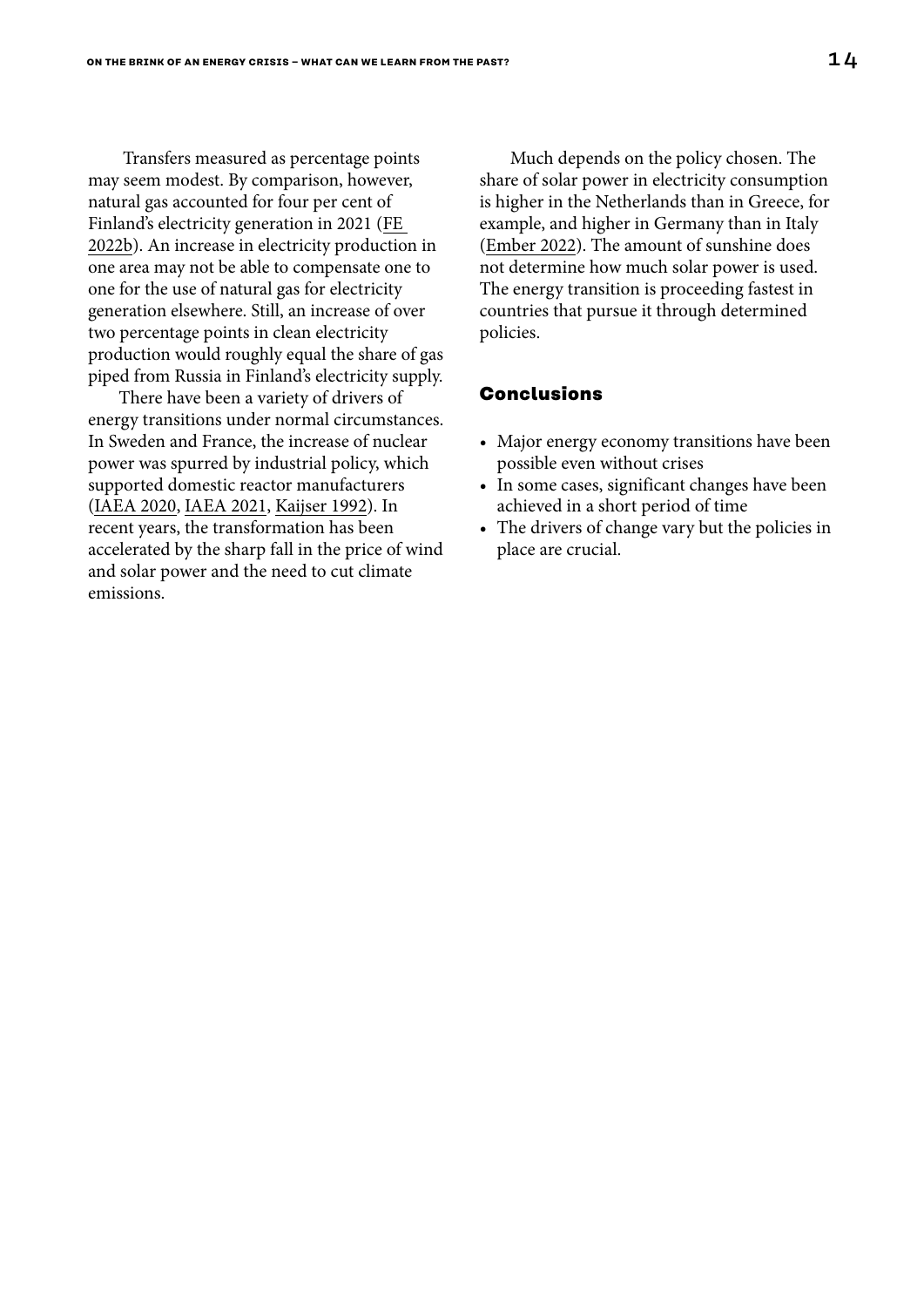# <span id="page-14-0"></span>**5 Proposals for consideration**

#### **Strengthening foresight and preparedness**

Foresight is a way of outlining likely and unlikely future developments, even in the face of deep uncertainty. Preparedness in Finland is relatively well developed, but the time and efforts dedicated to it well in advance will pay off in times of crisis.

- Identify potential developments including the most worrying ones – and develop contingency measures to safeguard energy supply in all situations
- Favour, where possible, solutions that promote both energy self-sufficiency and overall sustainability
- Lay the groundwork for preparedness through a preparatory debate, both between parliamentary groups and, where possible, publicly, to ensure sufficient public acceptance of the measures.

#### **Making full use of energy saving and efficiency measures**

If we face a deep energy crisis, energy consumption must be adjusted quickly. There are a number of ways to prepare for this.

Voluntary measures should be taken even if we avoid a serious crisis. When Finns save energy, they also save money, which will bring relief in the face of rising costs. Energy saving also offers Finns the opportunity to support the transition away from Russian energy.

- Prepare a campaign to encourage the public and businesses to take energy saving initiatives
- Strengthen existing means to improve energy efficiency (such as subsidies for energy renovations and energy advice) so that they can be implemented immediately
- Prepare a package of crisis measures to cut energy consumption quickly, if the situation demands
- Update legislation, where necessary, so that the division of tasks between authorities is clear and all effective measures can be taken without delay.

#### **Safeguarding energy production to replace Russian energy**

Energy imports from Russia must now be reduced significantly. Measures to replace energy that is lost this way must begin immediately to minimise disruption.

- Temporarily accelerate the permit and planning processes for sustainable renewable energy projects
- Strengthen existing means of decoupling from oil and gas heating to achieve rapid results
- Remove bottlenecks to the rapid increase of energy solutions, for example by providing fast-track training for installers and organising bulk purchases of key equipment
- Support energy companies to switch to nonfuel based solutions for district heating to replace imported fuels.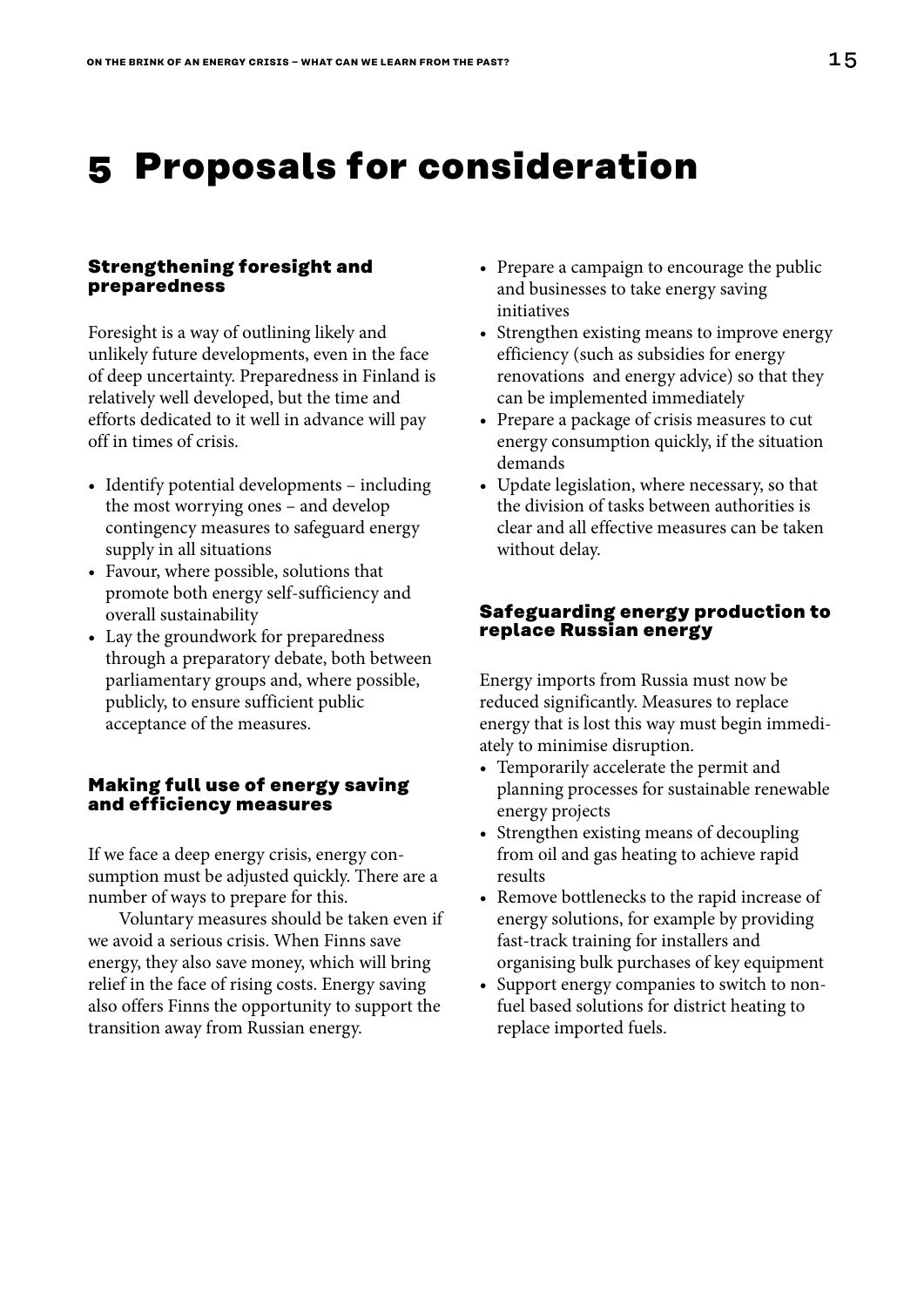#### **Supporting long-term energy transition**

Many crisis measures would be needed to respond to the energy crisis. However, exceptional short-term solutions must not detract from the transition to a climate and nature-positive circular economy, which is imperative in the medium and long term. Even in the turmoil of the energy economy, farsighted investments can be made, which will bear fruit in the future.

• Strongly support demonstration projects to promote the production of such things as offshore wind power, hydrogen and synthetic fuels as well as district heating without burning fuels.

*Prepare a package of crisis measures to cut energy consumption quickly, if the situation demands*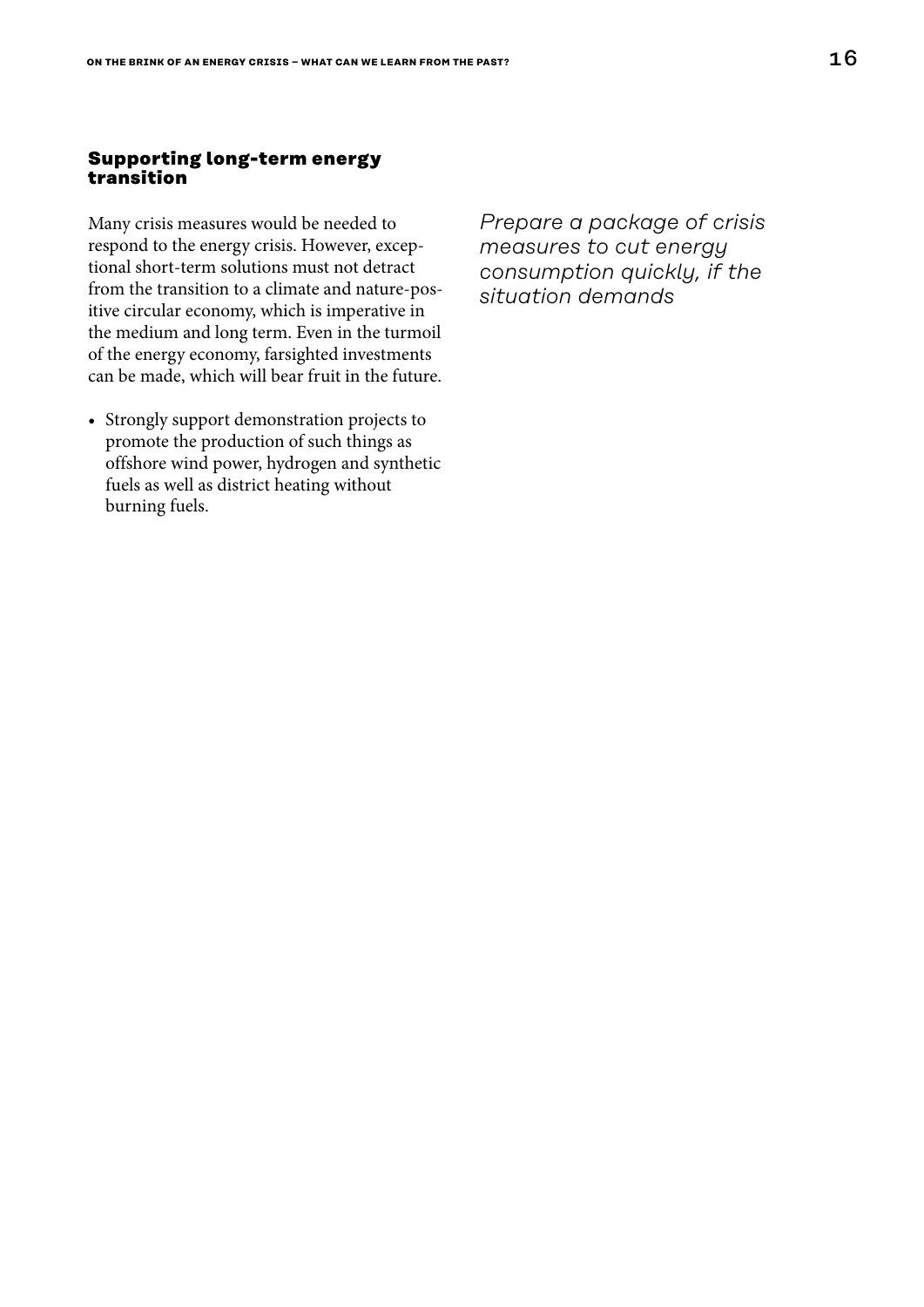# <span id="page-16-0"></span>**Sources**

The websites have been accessed on 18 March 2022, unless otherwise indicated.

**Aalto (2022):** [Riskianalyysi – Varautuminen energiakriisiin Suomessa.](https://www.aalto.fi/sites/g/files/flghsv161/files/2022-03/Riskianalyysi-%20Varautuminen%20energiakriisiin%20Suomessa%20Aalto-yliopiston%20tutkijoiden%20raportti.pdf)

**ASE (2022):** [Alliance to Save Energy. Who we are.](https://www.ase.org/about)

**BIOS (2022):** [Vihreä siirtymä ja irtautuminen energiariippuvuudesta Venäjään: konkreettiset reunaehdot](https://bios.fi/vihrea-siirtyma-ja-irtautuminen-energiariippuvuudesta/)  [ja mahdollisuudet Suomessa](https://bios.fi/vihrea-siirtyma-ja-irtautuminen-energiariippuvuudesta/).

**Bruegel (2022):** [Can Europe survive painlessly without Russian gas?](https://www.bruegel.org/2022/01/can-europe-survive-painlessly-without-russian-gas/) Blog post.

**Bruno et al. (2021):** [Mobility protests in the Netherlands of the 1970s: Activism, innovation, and](https://www.sciencedirect.com/science/article/pii/S2210422421000769)  [transitions](https://www.sciencedirect.com/science/article/pii/S2210422421000769). Environmental Innovation and Societal Transitions, Volume 40, September 2021, Pages 521-535.

**Carbon Brief (2020):** Analysis: [Great Britain hits coal-free electricity record amid coronavirus lockdown](https://www.carbonbrief.org/analysis-great-britain-hits-coal-free-electricity-record-amid-coronavirus-lockdown).

**CVCE (2017):** [Weekly Compilation of Presidential Documents.](https://www.cvce.eu/content/publication/2003/7/3/1158015d-8cf9-4fae-8128-0f1ee8a8d292/publishable_en.pdf) Presidential Documents, Richard Nixon, 1973. Dir. of publ. Office of the Federal Register. 12 November 1973, No 45, Volume 9, pages 1309- 1328. Washington: US Government Printing Office. "The Energy Emergency", p. 1312-1318. Page 2.

**EIA (2021a):** [Oil and petroleum products explained.](https://www.eia.gov/energyexplained/oil-and-petroleum-products/imports-and-exports.php)

**EIA (2021b):** [U.S. energy facts – imports and exports.](https://www.eia.gov/energyexplained/us-energy-facts/imports-and-exports.php)

**EIA (2021c):** [Table 1.3 Primary Energy Consumption Estimates by Source, 1949–2011](https://www.eia.gov/totalenergy/data/annual/showtext.php?t=ptb0103) (Quadrillion Btu).

**Ember (2022):** [European Electricity Review 2022.](https://ember-climate.org/app/uploads/2022/02/Report-EER.pdf)

**Energimyndigheten:** [Elproduktion \(nettoproduktion\) per kraftslag fr.o.m. 1970, TWh](https://pxexternal.energimyndigheten.se/pxweb/sv/%c3%85rlig%20energibalans/%c3%85rlig%20energibalans__El-%20och%20fj%c3%a4rrv%c3%a4rmeproduktion/EN0202_25.px/).

**FE (2022a):** [Venäjän merkitys Suomen energiahuollolle.](https://energia.fi/energiapolitiikka/ukrainan_sota/venajan_merkitys_suomen_energiahuollolle)

**FE (2022b):** [Energiavuosi 2021 – Sähkö](https://energia.fi/uutishuone/materiaalipankki/energiavuosi_2021_-_sahko.html#material-view). Julkaistu: 12.01.2022.

**European Commission (2022):** REPowerEU: [Joint European Action for more affordable, secure and](https://energy.ec.europa.eu/system/files/2022-03/REPowerEU_Communication_with_Annexes_EN.pdf)  [sustainable energy.](https://energy.ec.europa.eu/system/files/2022-03/REPowerEU_Communication_with_Annexes_EN.pdf) COMMUNICATION FROM THE COMMISSION TO THE EUROPEAN PARLIAMENT, THE EUROPEAN COUNCIL, THE COUNCIL, THE EUROPEAN ECONOMIC AND SOCIAL COMMITTEE AND THE COMMITTEE OF THE REGIONS.

**Helen (2022):** [Due to the Ukrainian situation Helen will for the moment stop procuring coal from Russia.](https://www.helen.fi/en/news/2022/due-to-the-ukrainian-situation-helen-will-for-the-moment-stop-procuring-coal-from-russia)  Published: 1 March 2022.

**Hellema ym. (2004):** [The Netherlands and the Oil Crisis: Business as Usual.](https://www.jstor.org/stable/j.ctt46mzm8) Page 99.

**IAEA (2020):** [Country Nuclear Power Profiles – France](https://cnpp.iaea.org/countryprofiles/France/France.htm).

**IAEA (2021):** [Country Nuclear Power Profiles – Sweden](https://cnpp.iaea.org/countryprofiles/Sweden/Sweden.htm).

**IEA (2022a):** A 10-Point Plan to Reduce the European Union's Reliance on Russian Natural Gas. [Fuel](https://www.iea.org/reports/a-10-point-plan-to-reduce-the-european-unions-reliance-on-russian-natural-gas)  [report — March 2022](https://www.iea.org/reports/a-10-point-plan-to-reduce-the-european-unions-reliance-on-russian-natural-gas).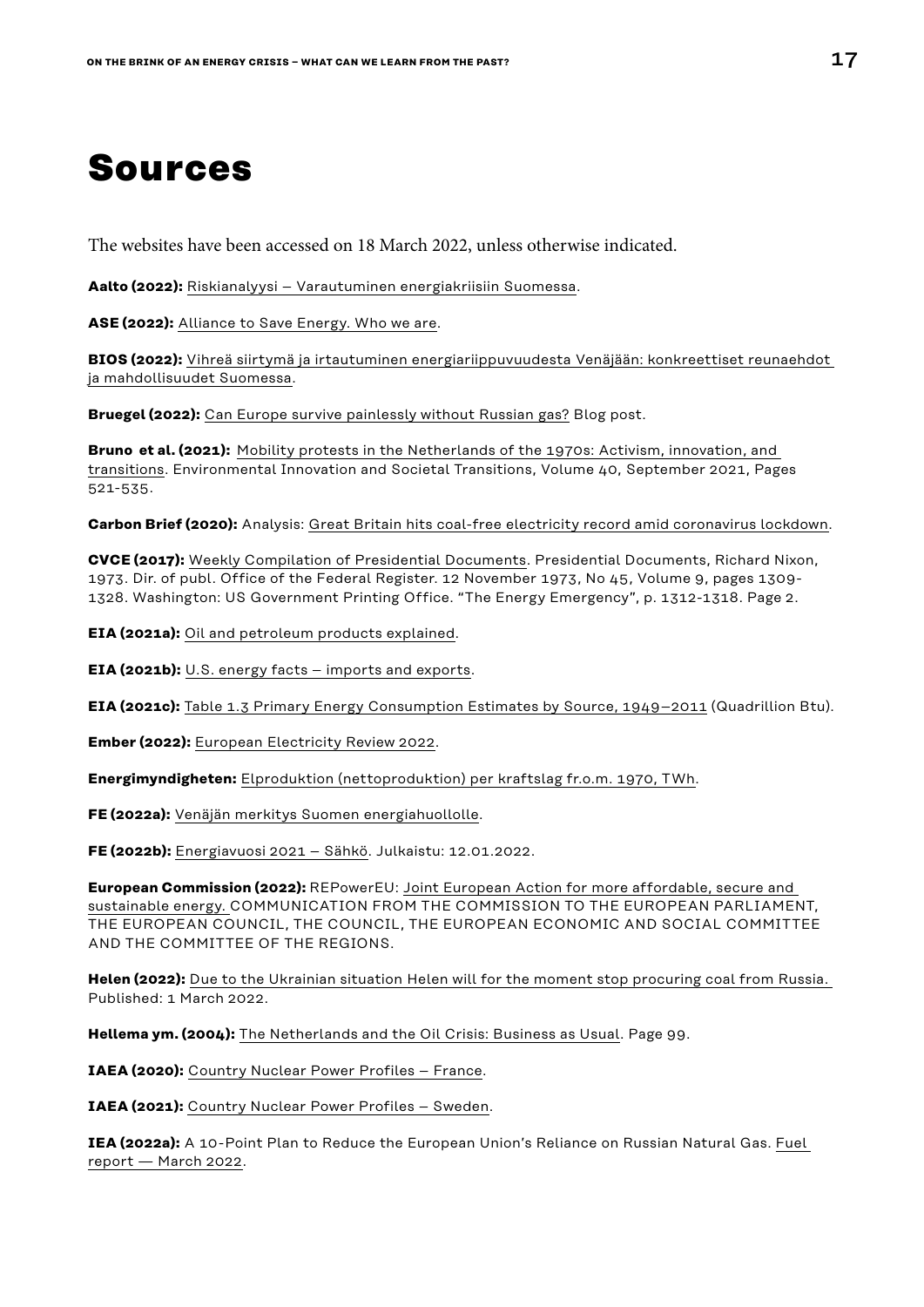#### **IEA (2022b):** [Japan](https://www.iea.org/countries/japan)

**Kaijser, Arne (1992):** REDIRECTING POWER: [Swedish Nuclear Power Policies in Historical Perspective](https://www.annualreviews.org/doi/pdf/10.1146/annurev.eg.17.110192.002253). Annu. Rev. Energy Environ. 17:437—62.

**Kelly, Tim ja Elaine Lies (2022):** [Reactor restarts could be 'best option' for Japan to ride out energy](https://www.japantimes.co.jp/news/2022/03/08/national/restart-nuclear-reactors-ldp-lawmaker/)  [shortages, senior LDP lawmaker says](https://www.japantimes.co.jp/news/2022/03/08/national/restart-nuclear-reactors-ldp-lawmaker/). The Japan Times.

**Kimura, Osamu & Nishio, Ken-ichiro (2016):** [Responding to electricity shortfalls: Electricity-saving](http://www.iaee.org/en/publications/eeeparticle.aspx?id=104)  [activities of households and firms in Japan after Fukushima](http://www.iaee.org/en/publications/eeeparticle.aspx?id=104) Published in Volume 5, Number 1 of The Quarterly Journal of the Kimura & Nishio 2016's Energy Economics Education Foundation, 2016.

**MEAE (2022):** [Russian attack on Ukraine.](https://tem.fi/en/russian-attack-on-ukraine) Website.

**METI (2013a):** Ministry of Economy, Trade and Industry, tammikuu 2013: [Japan's Policy On Energy](https://eneken.ieej.or.jp/data/4746.pdf)  [Conservation](https://eneken.ieej.or.jp/data/4746.pdf)

**METI (2013b):** Ministry of Economy, Trade and Industry, joulukuu 2013: [The Top Runner Programme for](https://www.eu-japan.eu/sites/eu-japan.eu/files/Nakamura_0.pdf)  [building isolation materials](https://www.eu-japan.eu/sites/eu-japan.eu/files/Nakamura_0.pdf)

**NASA (2006):** [NASA - Wind Energy Research Reaps Rewards](https://www.nasa.gov/vision/earth/technologies/wind_turbines.html).

**NESA (2022):** [Topical questions and answers about security of supply.](https://www.huoltovarmuuskeskus.fi/en/a/topical-questions-and-answers-about-security-of-supply) 

**Neste (2022):** [Neste's response to the war in Ukraine.](https://www.neste.com/nestes-response-to-the-war-in-ukraine) Press release March 9, 2022.

**New York Times:** [https://www.nytimes.com/1974/01/16/archives/industry-report-asserts-nuclear](https://www.nytimes.com/1974/01/16/archives/industry-report-asserts-nuclear-power-came-into-its-own-in-1973.html)[power-came-into-its-own-in-1973.html](https://www.nytimes.com/1974/01/16/archives/industry-report-asserts-nuclear-power-came-into-its-own-in-1973.html)

**Official Statistics of Finland (OSF) (2022).** [Energy supply and consumption \[Total energy consumption](https://www.stat.fi/til/ehk/tau_en.html)  [by source\]](https://www.stat.fi/til/ehk/tau_en.html). ISSN=1799-795X. Helsinki: Statistics Finland [referred: 13 March 2022].

**Office of the Historian:** Editorial note. [FOREIGN RELATIONS OF THE UNITED STATES, 1969–1976,](https://history.state.gov/historicaldocuments/frus1969-76v36/d237)  [VOLUME XXXVI, ENERGY CRISIS, 1969–1974](https://history.state.gov/historicaldocuments/frus1969-76v36/d237)

**Our World in Data:** France: [Energy Country Profile.](https://ourworldindata.org/energy/country/france)

**Reconstruction Agency:** [Great East Japan Earthquake.](https://www.reconstruction.go.jp/english/topics/GEJE/index.html)

**REI (2017):** Renewable Energy Institute, 8.3.2017: [How Japan has managed to substitute nuclear power](https://www.renewable-ei.org/en/column/column_20170308.php)  [and the trade balance consequences](https://www.renewable-ei.org/en/column/column_20170308.php)

**REI (2021):** Renewable Energy Institute, 8.3.2021: [10 Years Since the Fukushima Nuclear Disaster](https://www.renewable-ei.org/en/activities/column/REupdate/20210308_3.php)  [Where Does Japan's Energy Policy Go from Here?](https://www.renewable-ei.org/en/activities/column/REupdate/20210308_3.php)

**Saraste, Anna ja Raivio, Petri (2021):** Pitkät jäähyväiset – Reportaasi Fossiili-Euroopan syrjäseuduilta. Vastapaino.

**Scott, Richard (1994):** [The History of the IEA 1974-1994, The first twenty years. Vol. I, Origins and](https://iea.blob.core.windows.net/assets/b73b0800-ed54-48ba-bf16-cc6820b723a3/1ieahistory.pdf)  [Structure](https://iea.blob.core.windows.net/assets/b73b0800-ed54-48ba-bf16-cc6820b723a3/1ieahistory.pdf). Page 43.

**Swedish Wind Energy Association (2020):** [Swedish Government propose effectless "stop mechanism"](https://swedishwindenergy.com/press-releases/swedish-government-propose-effectless-stop-mechanism-in-the-electricity-certificate-system)  [in the Electricity Certificate System.](https://swedishwindenergy.com/press-releases/swedish-government-propose-effectless-stop-mechanism-in-the-electricity-certificate-system) Press release August 20, 2020.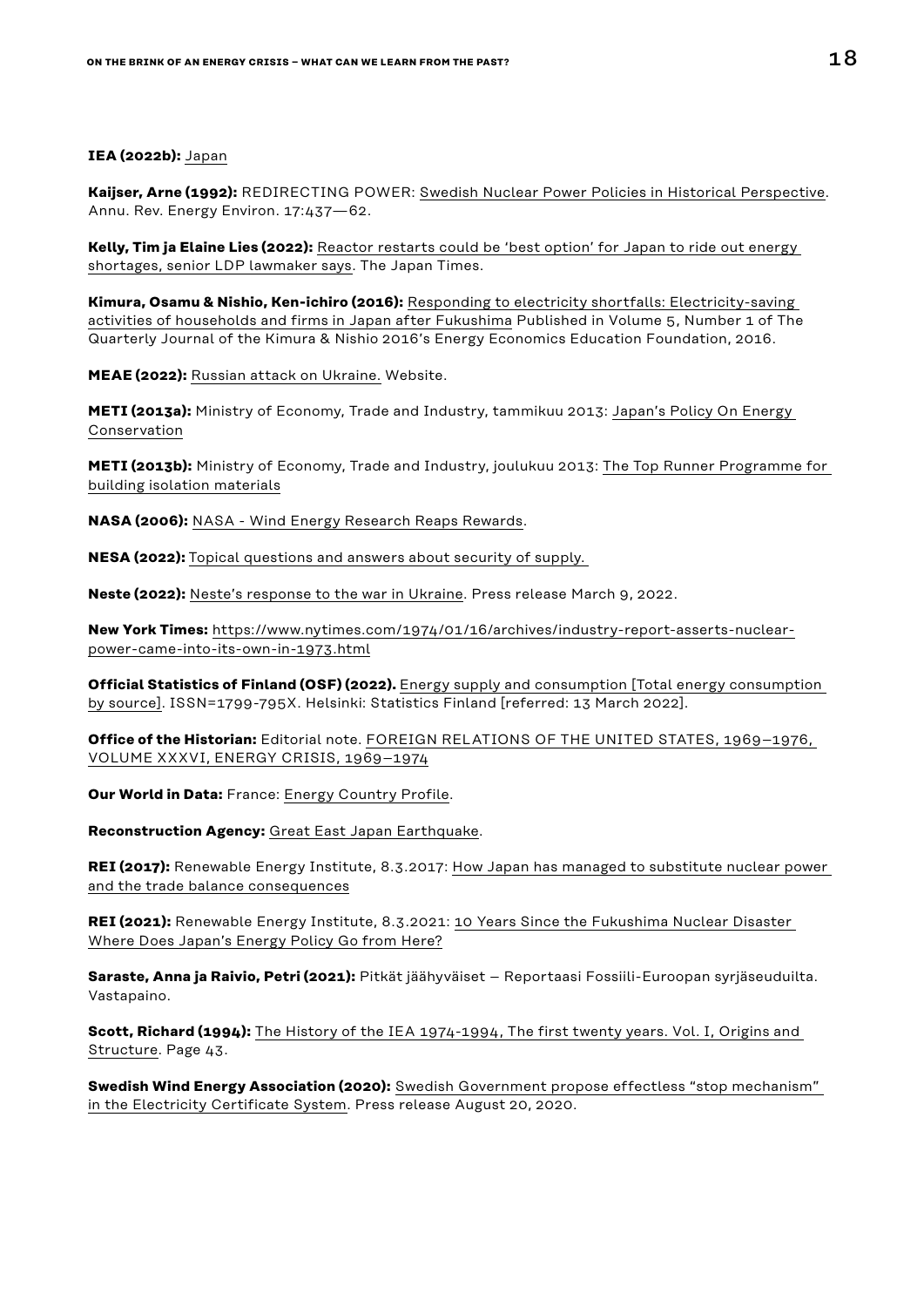**Tokio (2012):** 東京都環境局:東京における節電・省エネ対策について ~2011年夏の経験を中心に~ 26.4.2012 (Tokyo Metropolitan Government, Bureau of Environment: Energy saving and energy efficiency in Tokyo [experiences of summer 2011](https://www.cas.go.jp/jp/seisaku/npu/policy09/pdf/20120426/shiryo3.pdf)).

**Tokio (2013):** Tokio Metropolitan Government, Bureau of Environment 21.1.2013: [The Tokyo Cap-and-](https://www.kankyo.metro.tokyo.lg.jp/en/climate/cap_and_trade/index.files/kankyo4749.pdf)[Trade Program achieved 23% reduction in the 2nd year](https://www.kankyo.metro.tokyo.lg.jp/en/climate/cap_and_trade/index.files/kankyo4749.pdf)

**U.S. Department of Transportation (2022):** [Corporate Average Fuel Economy \(CAFE\) Standards.](https://www.transportation.gov/mission/sustainability/corporate-average-fuel-economy-cafe-standards)

**Venn, Fiona (2016).** The Oil Crisis. Taylor & Francis.

**Vinichenko et al. (2021):** [Historical precedents and feasibility of rapid coal and gas decline required for](https://doi.org/10.1016/j.oneear.2021.09.012)  [the 1.5C target.](https://doi.org/10.1016/j.oneear.2021.09.012) One Earth 4, p. 1477–1490 October 22, 2021.

**Wind Europe (2022):** [Wind energy in Europe – 2021 Statistics and the outlook for 2022-2026](https://proceedings.windeurope.org/biplatform/rails/active_storage/blobs/eyJfcmFpbHMiOnsibWVzc2FnZSI6IkJBaHBBbFFEIiwiZXhwIjpudWxsLCJwdXIiOiJibG9iX2lkIn19--f507a22c9854863e01fd427239f10167d031cc66/Windeurope-Wind-energy-in-Europe-2021-statistics.pdf).

**YLE (2022a):** [Suomi on yksi eniten Venäjän energiasta riippuvaisista EU-maista](https://yle.fi/uutiset/3-12328857).

**YLE (2022b):** [Energiakriisi vuonna 1973 verkkoartikkeli sekä audio "Hallitus antaa ohjeet energian](https://yle.fi/aihe/artikkeli/2006/09/08/energiakriisi-vuonna-1973)  [säästämisestä".](https://yle.fi/aihe/artikkeli/2006/09/08/energiakriisi-vuonna-1973)